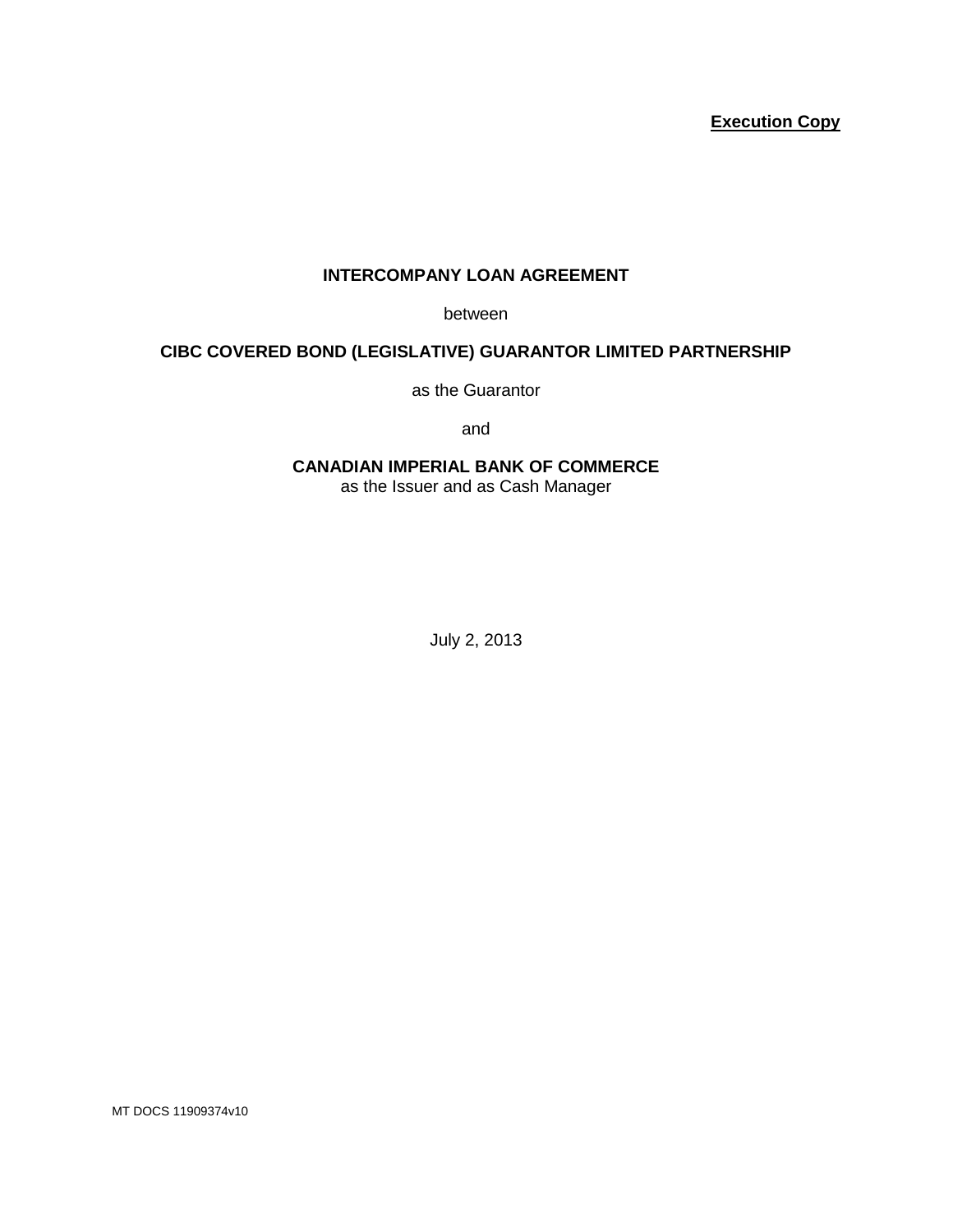# **TABLE OF CONTENTS**

MT DOCS 11909374v10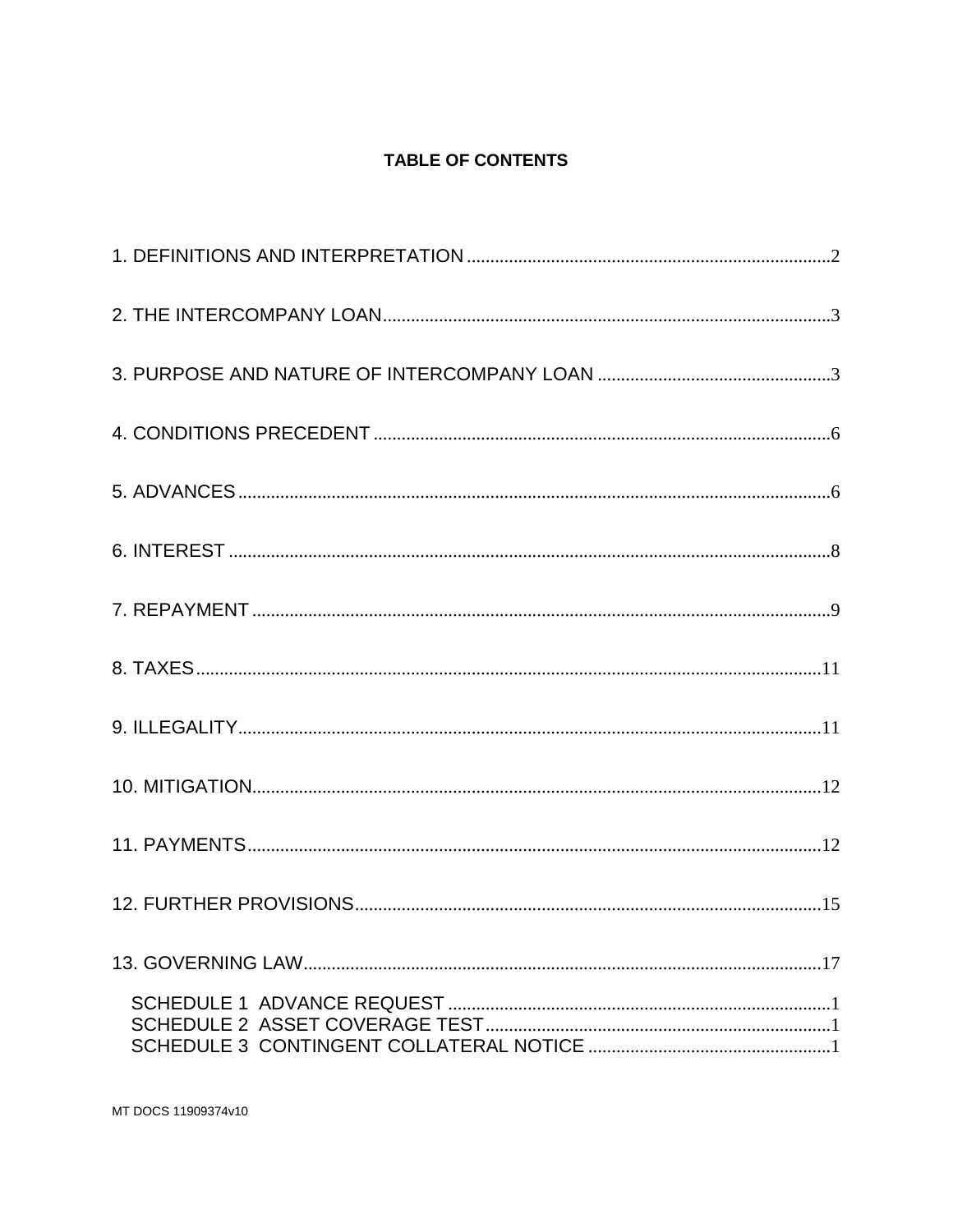#### **INTERCOMPANY LOAN AGREEMENT**

**THIS INTERCOMPANY LOAN AGREEMENT** (this "Agreement") is made as of this 2<sup>nd</sup> day of July, 2013.

#### **BETWEEN:**

**CIBC Covered Bond (Legislative) Guarantor Limited Partnership**, a limited partnership existing under the law of the Province of Ontario, whose registered office is at Commerce Court West, 199 Bay Street, Toronto, Ontario, Canada M5L 1A2, acting by its managing general partner **CIBC Covered Bond (Legislative) GP Inc**. (referred to herein as the "**Guarantor**"); and

**Canadian Imperial Bank of Commerce**, a bank named in Schedule I to the *Bank Act* (Canada), whose executive office is at Commerce Court West, 199 Bay Street, Toronto, Ontario, Canada M5L 1A2, as the Issuer (referred to herein as the "**Issuer**") and as the Cash Manager (hereinafter referred to as the "**Cash Manager**").

#### **WHEREAS:**

- (A) From time to time the Issuer will issue Covered Bonds pursuant to the Programme.
- (B) The Issuer has agreed to lend to the Guarantor an aggregate amount of Cdn \$18 billion (the "**Total Credit Commitment**"), which amount may be amended from time to time in accordance with the terms of this Agreement.
- (C) A portion of the Total Credit Commitment, the "**Initial Advance Commitment**" will be used by the Guarantor to acquire the Initial Covered Bond Portfolio.
- (D) A portion of the Total Credit Commitment equal to the amount by which the Total Credit Commitment exceeds the amount of the Guarantee Loan on the immediately preceding Calculation Date (such amount, from time to time, the "**Revolving Commitment**") shall be made available by the Issuer on a revolving basis, to the Guarantor to be used by the Guarantor for the purposes permitted hereby.
- (E) This Agreement sets out, among other things, the agreement between the Issuer and the Guarantor in relation to the lending of amounts to be used by the Guarantor to acquire Portfolio Assets.

**IT IS AGREED** by the parties hereto as follows:

#### **1. DEFINITIONS AND INTERPRETATION**

MT DOCS 11909374v10 **1.1** The master definitions and construction agreement made between the parties to the Transaction Documents on July 2, 2013 (as the same may be amended, restated, varied or supplemented from time to time with the consent of the parties thereto) (the "**Master Definitions and Construction Agreemen**t") is expressly and specifically incorporated into this Agreement and, accordingly, the expressions defined in the Master Definitions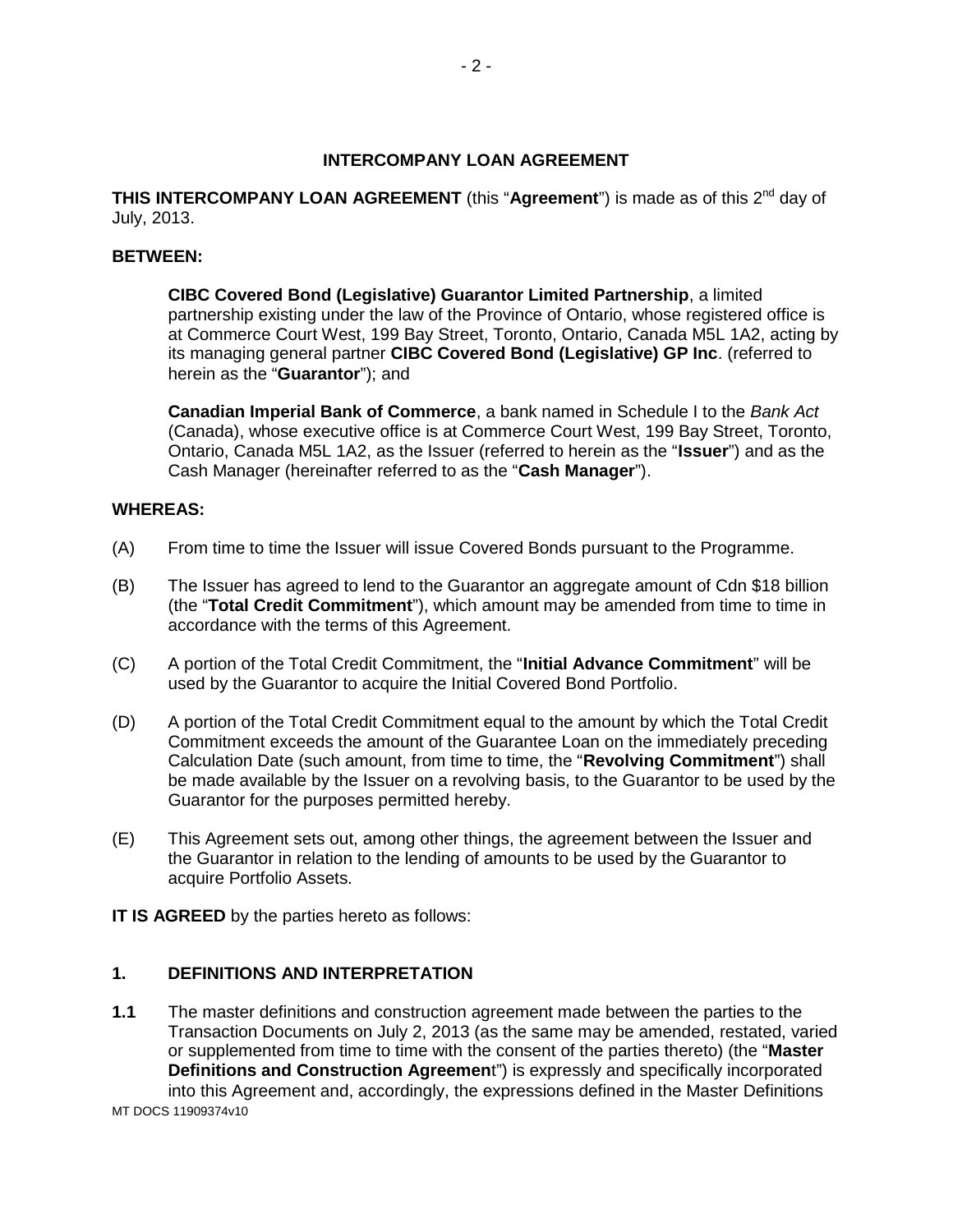and Construction Agreement (as so amended, restated, varied or supplemented) shall, except where the context otherwise requires and save where otherwise defined herein, have the same meanings in this Agreement, including the recitals hereto and this Agreement shall be construed in accordance with the interpretation provisions set out in Section 2 of the Master Definitions and Construction Agreement.

**1.2** For the purposes hereof, "this Agreement" has the same meaning as Intercompany Loan Agreement in the Master Definitions and Construction Agreement.

#### **2. THE INTERCOMPANY LOAN**

## **2.1 The Intercompany Loan**

Subject to the terms of this Agreement, the Issuer agrees to make available to the Guarantor an Intercompany Loan (the "**Intercompany Loan**") in an aggregate amount equal to the Total Credit Commitment comprised of the Initial Advance Commitment and the Revolving Commitment. On any Toronto Business Day, the Guarantor may request that advances (each an "**Advance**" and collectively "**Advances**") denominated in Canadian dollars under the Intercompany Loan be made available to it, subject to the terms of this Agreement, on such Toronto Business Day (each such date, a "**Drawdown Date**").

#### **2.2 Total Credit Commitment**

The Guarantor may from time to time request that the amount of the Total Credit Commitment be increased and upon written notice by the Issuer to the Guarantor, the amount of the Total Credit Commitment shall be increased to the amount as set out in such notice.

#### **3. PURPOSE AND NATURE OF INTERCOMPANY LOAN**

#### **3.1 Application of Advances by Guarantor**

- (a) The Initial Advance Commitment hereunder may only be used to purchase the Initial Covered Bond Portfolio from Seller in accordance with the terms of the Mortgage Sale Agreement.
- (b) Each Advance other than the initial Advance hereunder may only be used by the Guarantor:
	- (i) To purchase New Loans and their Related Security pursuant to the terms of this Agreement and/or the Mortgage Sale Agreement; and/or
	- (ii) to invest in Substitute Assets (in an amount up to but not exceeding the limit prescribed in Section 9.8 of the Guarantor Agreement); and/or
	- (iii) subject to written confirmation from the Guarantor that the Asset Coverage Test is met on the relevant Drawdown Date (both before and immediately following the making of the relevant Advance), to make a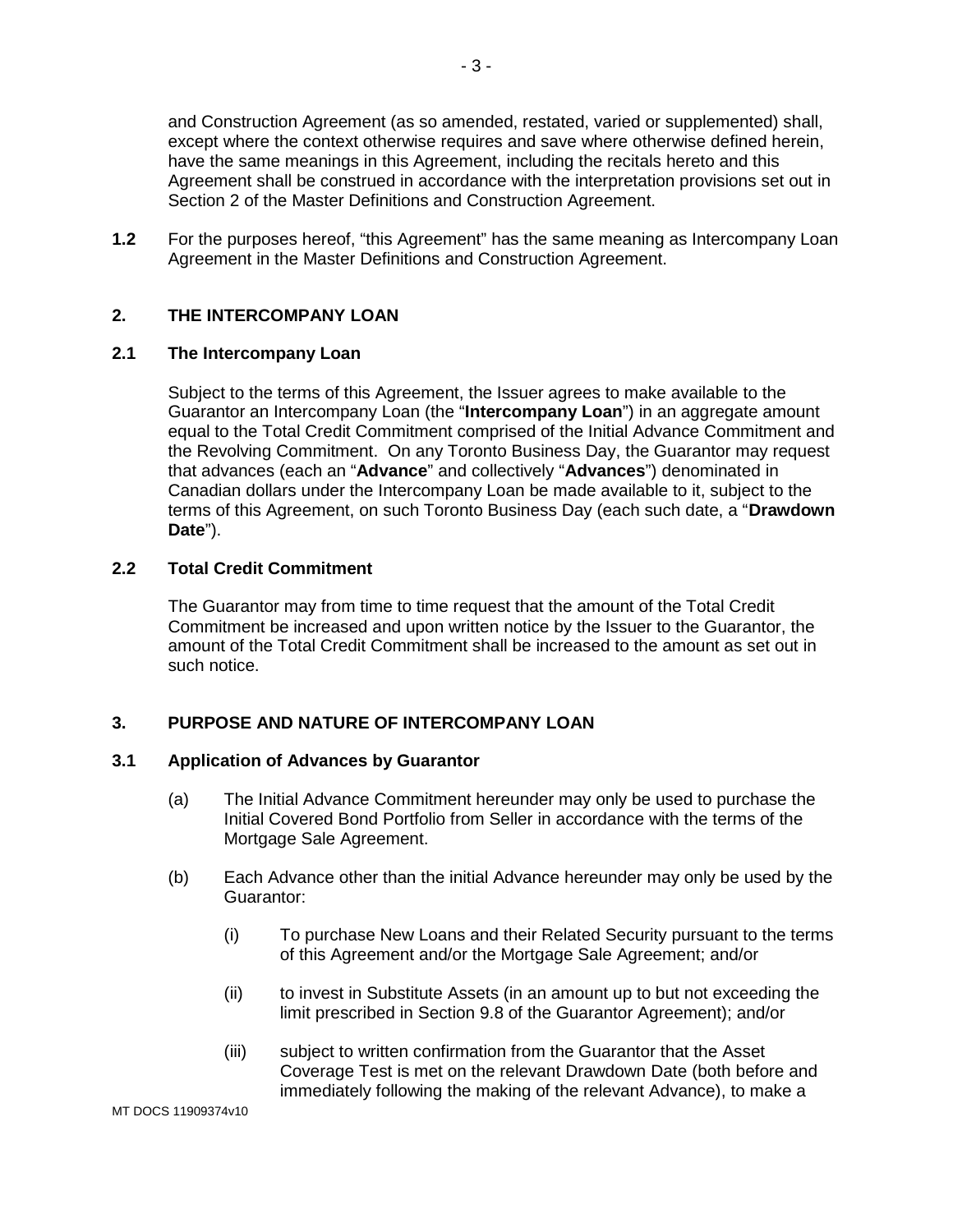Capital Distribution to any Seller (in its capacity as Partner) by way of distribution of that Partner's equity in the Guarantor in an amount equal to the Advance or any part thereof, which shall be paid to the Partner on the relevant next Guarantor Payment Date by wire transfer or as otherwise directed by the Partner; and/or

- (iv) to make a deposit of the proceeds in the Guarantor Accounts (including, without limitation, to fund the Reserve Fund to an amount not exceeding the limit prescribed in Section 6.1 of the Guarantor Agreement); and/or
- (v) to fund the Pre-Maturity Liquidity Ledger.

#### **3.2 Guarantee Loan and Demand Loan**

The aggregate principal amount of Advances outstanding at any time shall be recorded in the Intercompany Loan Ledger in accordance with Section 5.4 and deemed to be comprised of:

(a) a guarantee loan (the "**Guarantee Loan**") portion in an amount equal to:

 $(X/Y) * Z + W$ 

where,

X = the Adjusted Aggregate Asset Amount (see Schedule 2 for reference) at such time, but where "A" in the calculation of such amount is equal to the aggregate True Balance of the Loans in the Covered Bond Portfolio for the purposes of determining X;

Y = the maximum Canadian Dollar Equivalent of the aggregate Principal Amount Outstanding of Covered Bonds that could be issued by the Issuer without contravening the Asset Coverage Test at such time based on the assets of the Guarantor at such time;

 $Z$  = the actual Canadian Dollar Equivalent of the aggregate Principal Amount Outstanding of the Covered Bonds at such time; and

W = the sum of (i) the Contingent Collateral Amount relating to any Contingent Collateral Notice in effect at such time and delivered with respect to the Interest Rate Swap Agreement, plus (ii) the Contingent Collateral Amount relating to any Contingent Collateral Notice in effect at such time and delivered with respect to the Covered Bond Swap Agreement, in each case determined at such time,

and

(b) a demand loan (the "**Demand Loan**") portion in the amount, if any, by which the aggregate principal amount of the Advances outstanding at that time exceeds the amount of the Guarantee Loan at such time.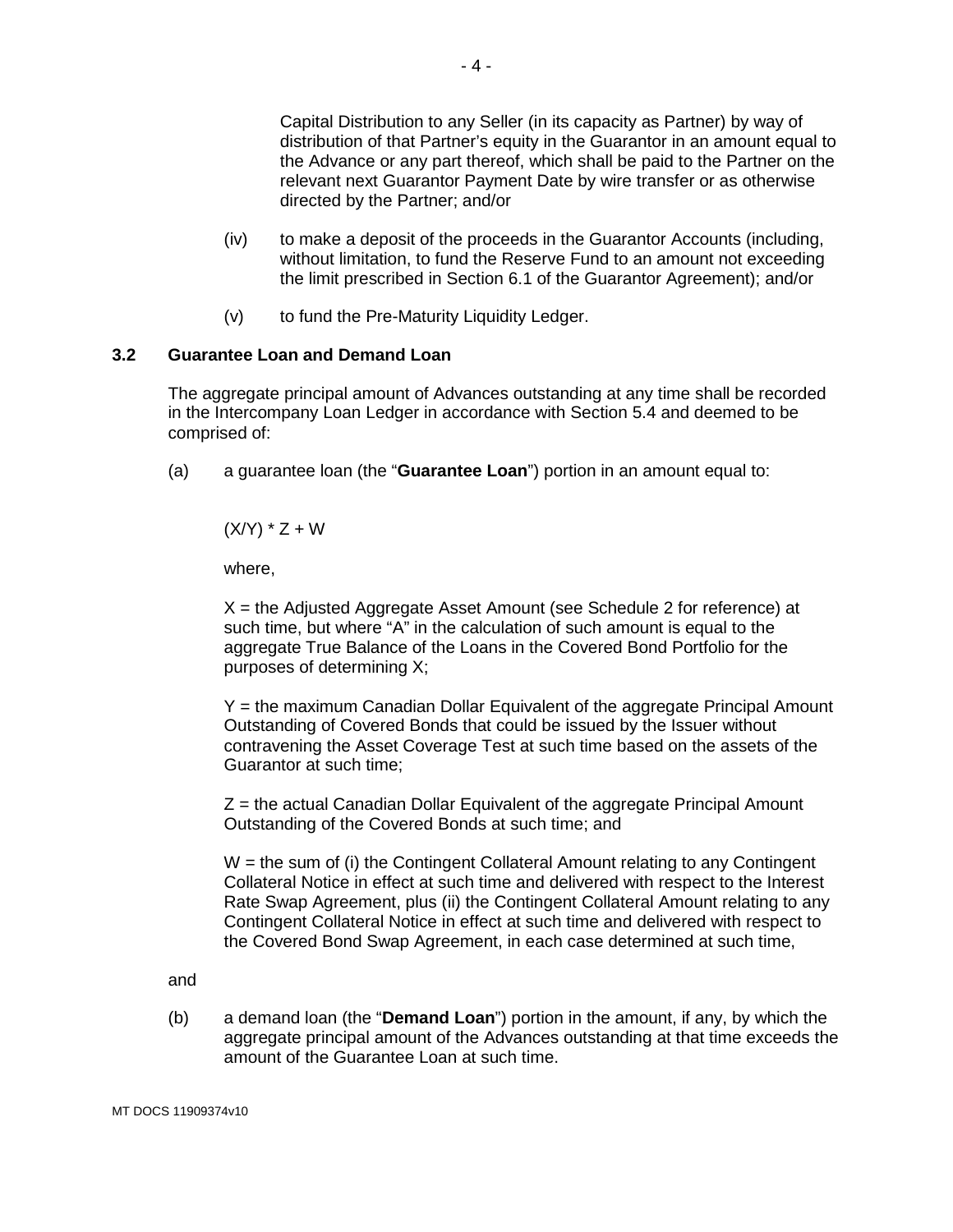## **3.3 Revolving Intercompany Loan**

Any amount under the Revolving Commitment repaid hereunder may be re-borrowed provided that (i) such re-borrowing is for the purposes set out in Section 3.1(b), (ii) each of the conditions set forth in Section 4 have been satisfied, (iii) such re-borrowing does not result in the Guarantor being unable to satisfy the Asset Coverage Test on a pro forma basis following such re-borrowing and the application of the proceeds thereof, (iv) such re-borrowing does not result in the Intercompany Loan exceeding the Total Credit Commitment, and (v) no Issuer Event of Default or Guarantor Event of Default has occurred and is continuing.

Unless otherwise agreed by the Bank and subject to Rating Agency Confirmation, no further advances will be made to the Guarantor under the Intercompany Loan following the occurrence of a Demand Loan Repayment Event.

#### **3.4 Maturity and Extension of Revolving Commitment**

The Revolving Commitment shall expire and terminate, and all Advances together with accrued and unpaid interest thereon shall become immediately payable on, the date that is 364 days after the date of this Agreement (or 364 days after the effective date of the most recent extension pursuant to this Section 3.4) if (i) the Guarantor requests by notice in writing that the Issuer terminate its Revolving Commitment, or (ii) the Issuer notifies the Guarantor in writing that it intends to terminate its Revolving Commitment, in each case no less than 5 Toronto Business Days prior to such scheduled expiry and termination date, otherwise, the Revolving Commitment shall automatically renew for a further period of 364 days effective as of the date such commitment would otherwise expire and terminate. For certainty, the Revolving Commitment may be automatically renewed pursuant to this Section 3.4 one or more times.

#### **3.5 No obligation to monitor**

Without prejudice to the obligations of the Guarantor under this Section 3, neither the Issuer nor the Bond Trustee nor any of the Secured Creditors shall be obligated to concern themselves as to the application of amounts drawn by the Guarantor under this Agreement.

#### **3.6 Contingent Collateral**

(a) Upon the occurrence of (x) a Contingent Collateral Trigger Event, (y) an event of default (other than an insolvency event of default) or an additional termination event in respect of which the relevant Swap Provider is the defaulting party or the affected party, as applicable, or (z) a Downgrade Trigger Event, in each case, in respect of the Interest Rate Swap Agreement or the Covered Bond Swap Agreement, the relevant Swap Provider, in its capacity as (and provided it is) the lender under this Agreement, may deliver a notice substantially in the form attached as Schedule 3 hereto (each, a "**Contingent Collateral Notice**") to the Guarantor under which it elects to decrease the amount of the Demand Loan with a corresponding increase in the amount of the Guarantee Loan, in each case, in an amount equal to the related Contingent Collateral Amount(s). A Contingent Collateral Notice may only be delivered if the balance of the Demand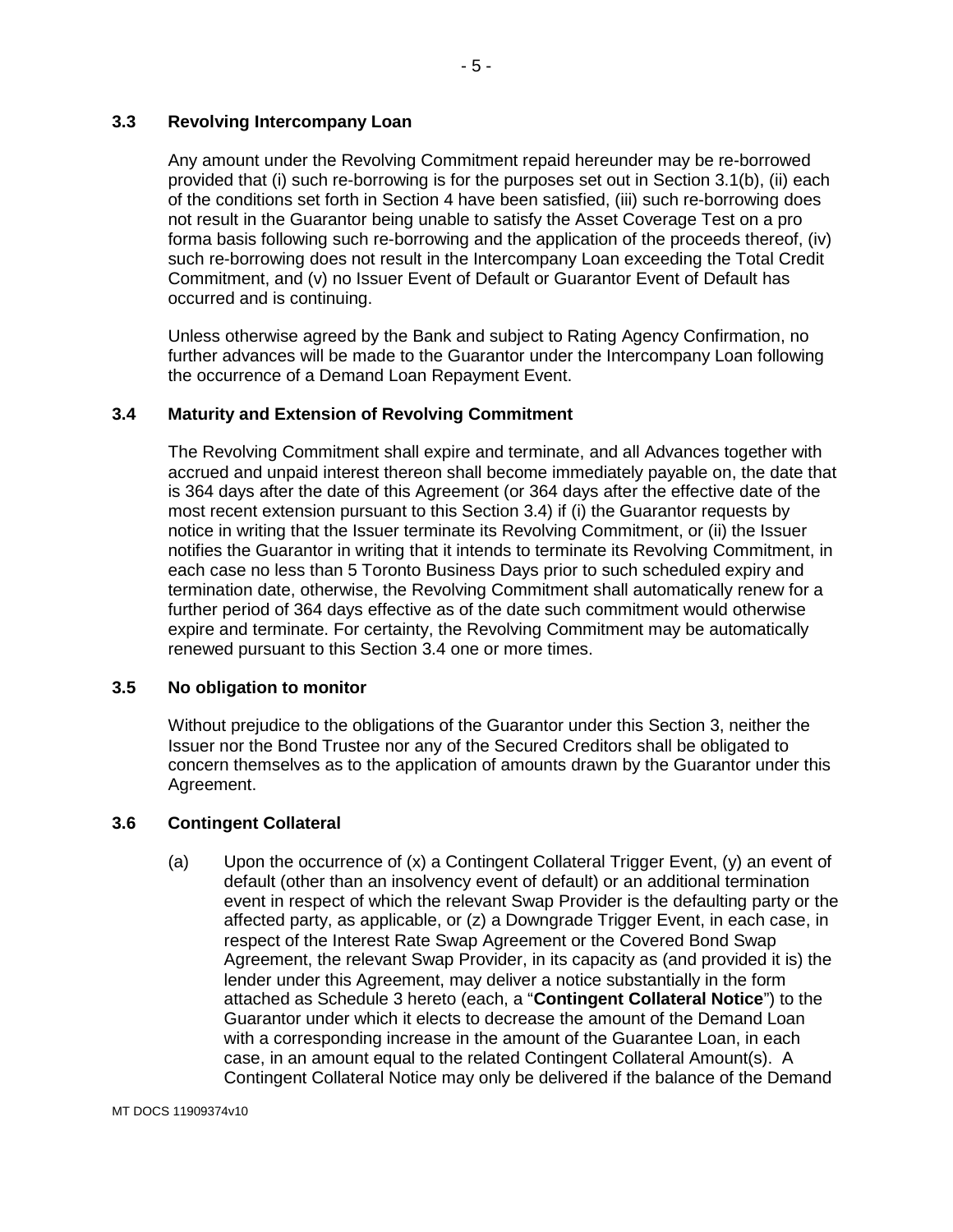Loan (determined in accordance with Section 3.2 without regard to the related Contingent Collateral Amount) at such time exceeds the related Contingent Collateral Amount.

- (b) At any time that a Contingent Collateral Notice is in effect, the Guarantor (or the Cash Manager on its behalf) shall determine the Contingent Collateral Amount(s), the balance of the Guarantee Loan and the balance of the Demand Loan on each Toronto Business Day.
- (c) If the circumstances triggering the delivery of a particular Contingent Collateral Notice have been cured, such Contingent Collateral Notice will be automatically revoked and of no further effect and the related Contingent Collateral Amount shall no longer be applicable in the determination of "W" in accordance with Section 3.2.

## **4. CONDITIONS PRECEDENT**

#### **4.1 Conditions Precedent for Advances**

Save as the Issuer and the Guarantor may otherwise agree, each Advance will not be available unless on the date of the proposed Advance:

- (a) the Issuer shall have received a copy of a resolution duly passed by the board of directors of the managing general partner of the Guarantor authorizing its execution, delivery and performance on behalf of the Guarantor of this Agreement, such copy to be certified by an officer of such managing general partner;
- (b) the aggregate outstanding amount of Advances after giving effect to such Advance does not exceed the Total Credit Commitment;
- (c) no Issuer Event of Default, Guarantor Event of Default or Managing GP Default Event has occurred; and
- (d) unless agreed to by the Issuer and subject to Rating Agency Confirmation, no Demand Loan Repayment Event has occurred.

#### **5. ADVANCES**

#### **5.1 Giving of Advance Requests**

Not later than 10:00 a.m. (Toronto Time) on each Drawdown Date (or such later time as may be agreed in writing between the Guarantor and the Issuer), the Guarantor shall give to the Issuer a duly completed request for Advance in writing (each an "**Advance Request**") completed in the form attached hereto as Schedule 1 specifying whether such request is for an Advance under the Initial Advance Commitment or an Advance under the Revolving Commitment (each such Advance, a "**Revolving Advance**"). Each Advance Request is irrevocable and (subject to the terms of this Agreement) obliges the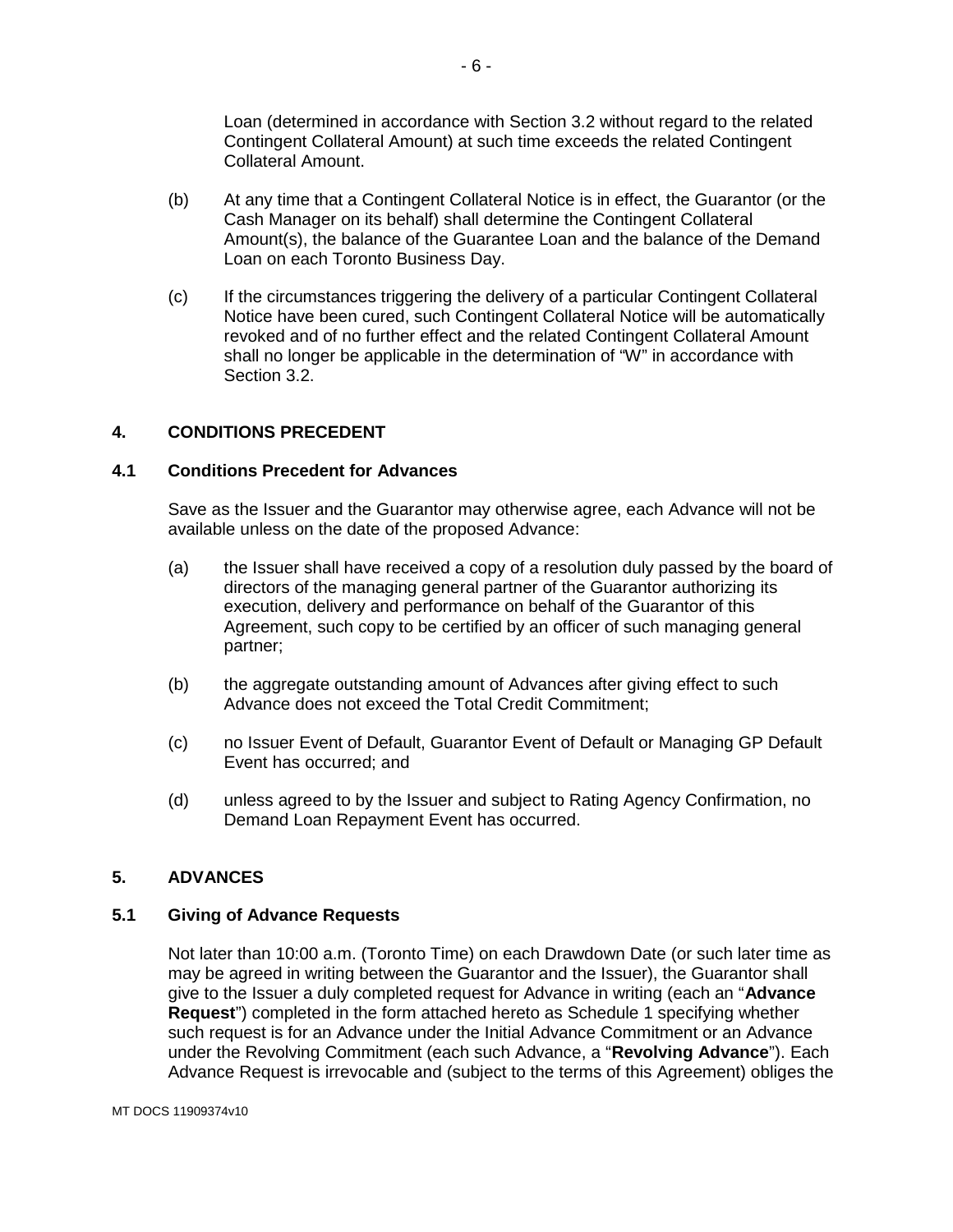Guarantor to borrow the whole amount specified in the Advance Request on the relevant Drawdown Date upon the terms and subject to the conditions of this Agreement.

### **5.2 Advances**

On receipt of an Advance Request from the Guarantor and if the conditions set out in Section 4 (Conditions Precedent) have been met, the Issuer shall make the Advances available to the Guarantor on the Drawdown Date.

#### **5.3 Deemed Advances**

If:

- (a) a Borrower takes a Payment Holiday in respect of a Loan in the Covered Bond Portfolio in accordance with the relevant Mortgage Conditions and each of the Deemed Advance Preconditions (as defined below) are satisfied at such time, the amount equal to the unpaid interest and principal associated with that Payment Holiday and any such payment shall be deemed to constitute a Revolving Advance; or
- (b) there is any increase in the True Balance of a Loan due to the Seller making a Further Advance or Line of Credit Drawing to a Borrower, such increase shall be deemed to constitute a Revolving Advance if each of the Deemed Advance Preconditions set out below is satisfied at such time; or
- (c) on any Calculation Date, there is an increase in the Outstanding Principal Balance of Loans in the immediately preceding Calculation Period due to Capitalized Interest and/or Capitalized Arrears accruing on a Loan, such increase shall be deemed from the date of such increase to constitute a Revolving Advance if each of the Deemed Advance Preconditions set out below are satisfied at such time.

The preconditions to a Deemed Advance are the following (collectively the "**Deemed Advance Preconditions**"):

- (d) the aggregate amount of all Revolving Advances outstanding at such time after giving effect to such Deemed Advance does not exceed the Revolving Commitment; and
- (e) such Deemed Advance does not result in the Guarantor being unable to satisfy the Asset Coverage Test on a pro forma basis following such Deemed Advance; and
- (f) the aggregate outstanding amount of Advances after giving effect to such deemed Advance does not exceed the Total Credit Commitment; and
- (g) no Issuer Event of Default, Guarantor Event of Default or Demand Loan Repayment Event has occurred.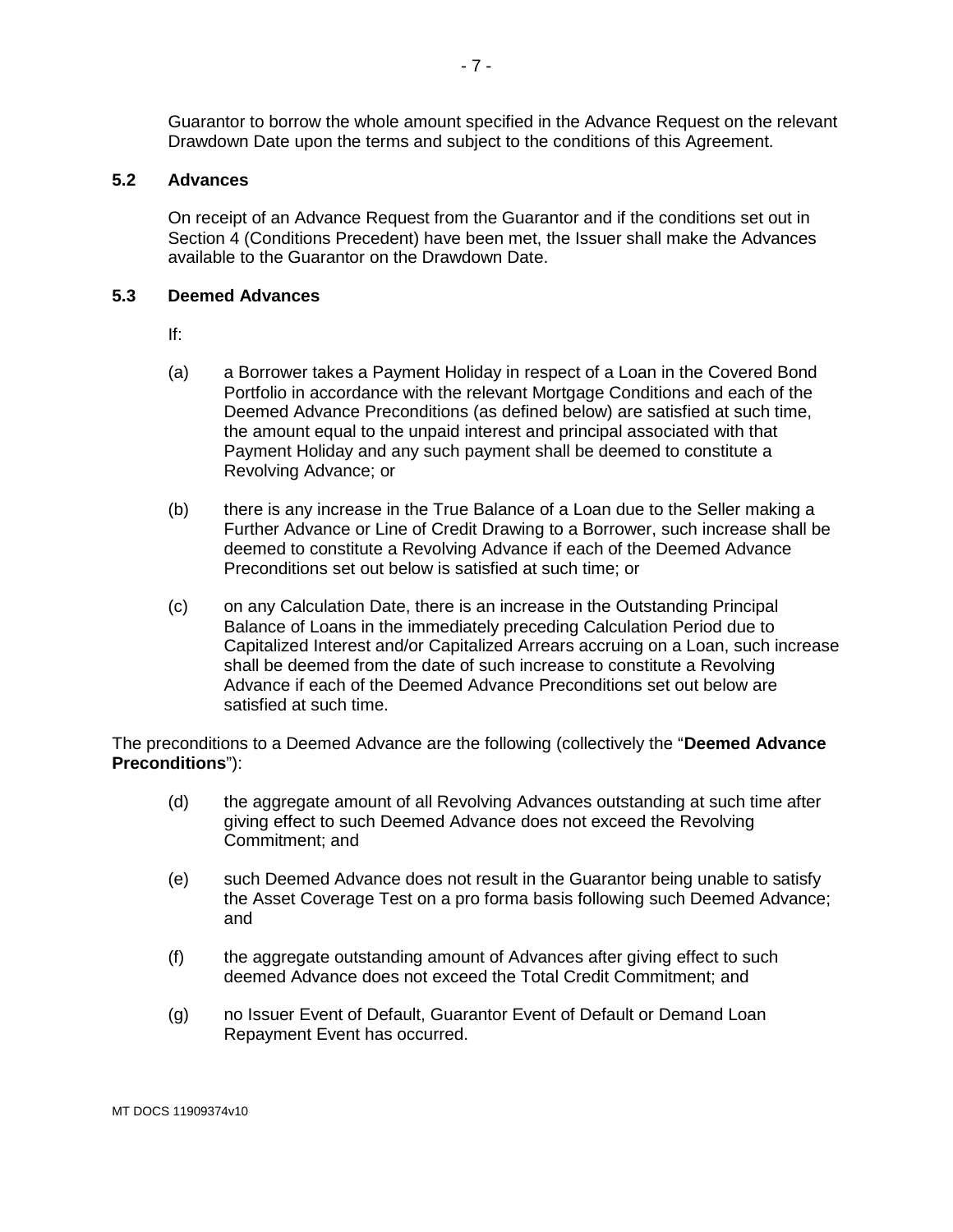#### **5.4 Intercompany Loan Ledger**

The Cash Manager shall ensure that each Advance (including each Deemed Advance), each repayment, all payments of interest and repayments of principal of each Advance hereunder and the amount of the Guarantee Loan and Demand Loan at each Calculation Date are recorded in the Intercompany Loan Ledger at the appropriate time (which in the case of the amount of the Guarantee Loan and the Demand Loan at least two days prior to the Guarantor Payment Date following such Calculation Date).

#### **6. INTEREST**

#### **6.1 Interest Periods**

- (a) Each loan interest period (each a "**Loan Interest Period**") will correspond to each Calculation Period and each date on which interest is payable hereunder (each a "**Loan Interest Payment Date**") will correspond to each Guarantor Payment Date, provided that the Loan Interest Period for any Advance made during a Calculation Period shall commence on the date of such Advance.
- (b) Whenever it is necessary to compute an amount of interest in respect of an Advance for any period (including any Loan Interest Period), such interest shall be calculated on the basis of actual days elapsed in a 365 (or 366, as applicable) day year.
- (c) Subject to the applicable Priority of Payments, interest payable in respect of an Advance shall be payable in respect of the preceding Loan Interest Period for such Advance on each Loan Interest Payment Date following the Drawdown Date of that Advance.

#### **6.2 Interest Rate**

- (a) Subject to the applicable Priority of Payment, the rate of interest payable in respect of each Advance for each Loan Interest Period in respect of that Advance shall be the rate per annum notified in writing by the Issuer to the Guarantor from time to time.
- (b) With respect to each Loan Interest Period, the Issuer shall, as soon as practicable following the relevant Loan Interest Period, determine and notify the Cash Manager, the Guarantor and the Bond Trustee of the Canadian dollar amount (the "**Intercompany Loan Interest Amount**"), in each case, payable in respect of such Loan Interest Period. The Intercompany Loan Interest Amount in respect of each Advance shall be determined by applying the applicable rate of interest (determined in accordance with sub-section (a)) to the outstanding principal balance of the relevant Advance, multiplying the result of that calculation by the actual number of days in the applicable Loan Interest Period divided by 365 days and rounding the resultant figure to the nearest penny (half a penny being rounded upwards) provided that the amount of interest hereunder payable in respect of any Loan Interest Period shall not exceed the amount received by the Guarantor pursuant to the Interest Rate Swap Agreement less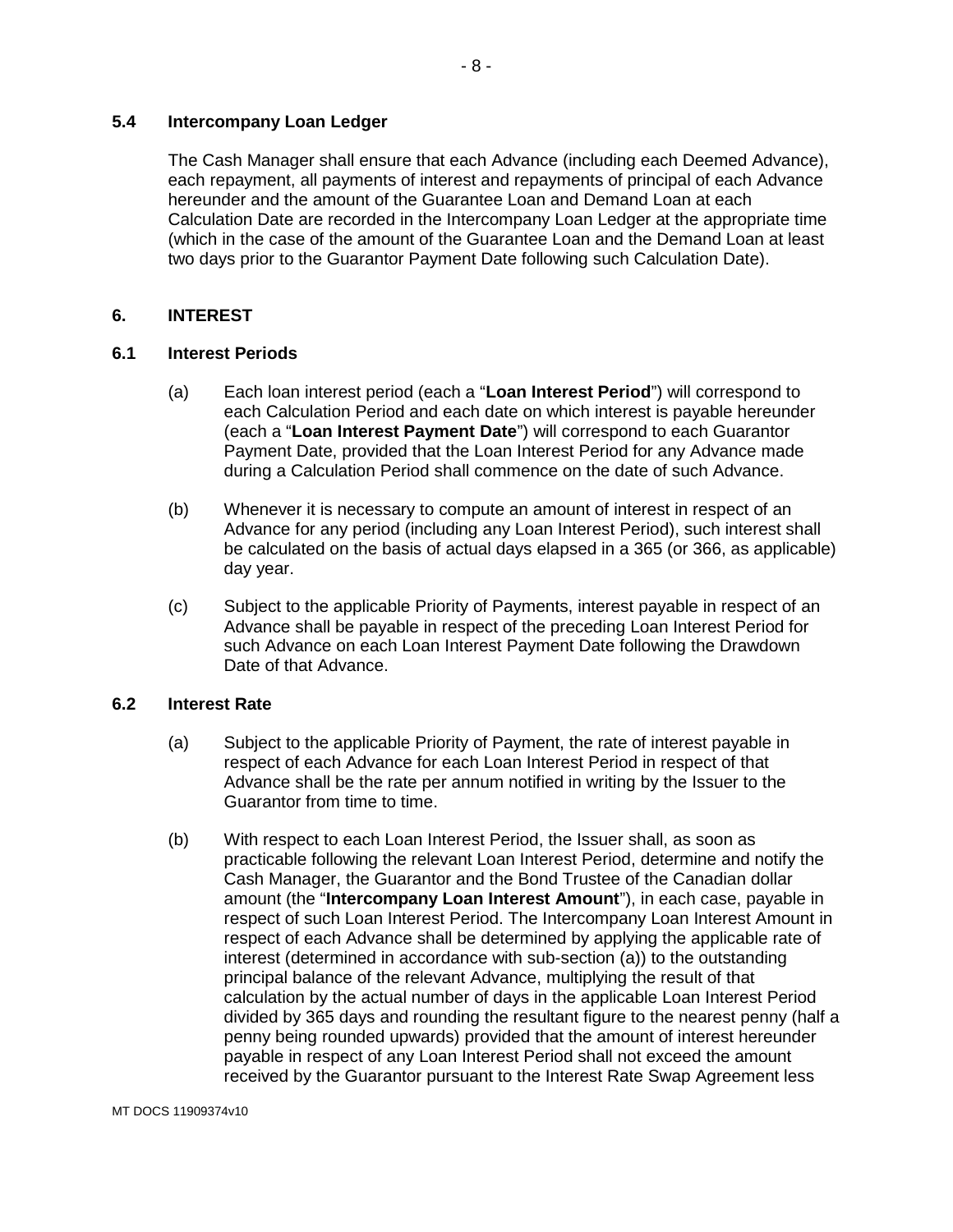the sum of (i) the monthly equivalent of a per annum spread of 100 basis points of the aggregate principal amount of the Advances then outstanding and (ii) an amount equal to the amount of the Guarantor Expenses for the corresponding Guarantor Calculation Period.

- (c) All notifications, opinions, determinations, certificates, calculations, quotations and decisions given, expressed, made or obtained for the purposes of this Section 6, shall (in the absence of wilful default, bad faith or proven error) be binding on the Guarantor and the Cash Manager and (in such absence as aforesaid) no liability to the Guarantor shall attach to the Cash Manager or the Issuer in connection with the exercise or non-exercise by them or any of them of their powers, duties and discretions hereunder.
- (d) Solely for the purposes of the *Interest Act* (Canada), whenever the amount of interest payable hereunder in respect of any Loan Interest Period is not the amount obtained by applying the applicable rate of interest to the outstanding principal balance of the relevant Advance and multiplying the result of that calculation by the actual number of days in the applicable Loan Interest Period divided by 365 days (or 366, as applicable), the annual rate of interest payable hereunder in respect of such Loan Interest Period is equivalent to the product obtained when (i) the amount of interest payable hereunder in respect of such Loan Interest Period is divided by the sum of the daily average aggregate amount of Advances outstanding hereunder and the result of such division is multiplied by (ii) 365 (or 366, as applicable) divided by the number of calendar days in such Loan Interest Period.

## **7. REPAYMENT**

#### **7.1 Repayment of Demand Loan on Demand**

Subject to the applicable Priorities of Payment, the principal amount of the Demand Loan or any portion thereof for which demand is made by the Issuer in accordance with this Section (but in each case, other than any amount standing to the credit of the Pre-Maturity Liquidity Ledger) shall be due and payable by the Guarantor no later than the first Toronto Business Day following the date that is 60 days after the demand is made therefor by the Issuer by notice in writing to the Guarantor subject to:

- (a) a Demand Loan Repayment Event having occurred (in which case payment shall be made in accordance with Section 7.2); and
- (b) the Asset Coverage Test, as calculated by the Cash Manager, being satisfied on the repayment date after giving effect to such repayment.

#### **7.2 Mandatory Repayment Upon Demand Loan Repayment Event**

(a) Subject to the applicable Priorities of Payment and Section (b) below, the Guarantor shall repay the amount, if any, by which the Demand Loan exceeds the Demand Loan Contingent Amount on the first Guarantor Payment Date following 60 days after the earlier of the date on which:

MT DOCS 11909374v10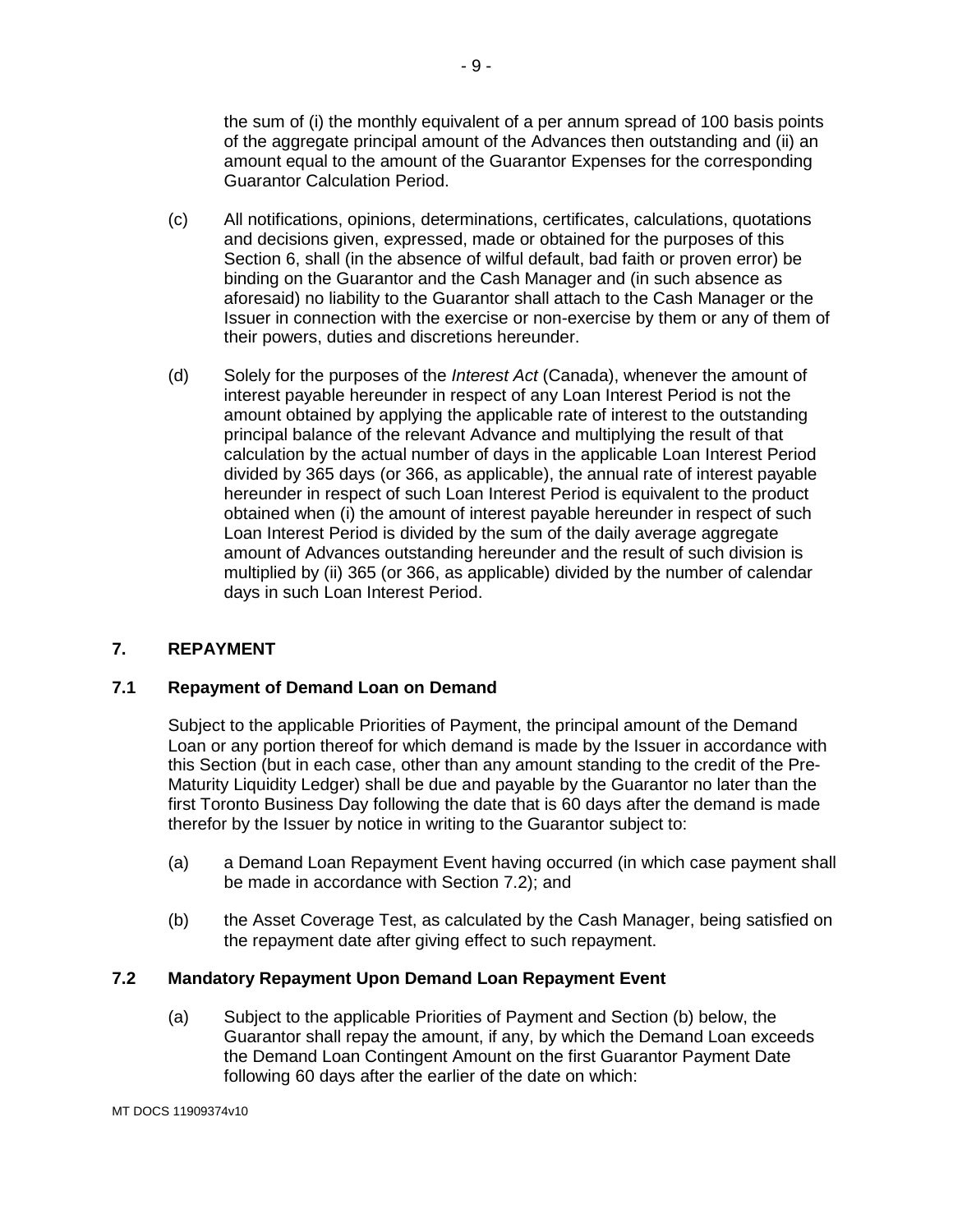- (i) the Bank is required to assign the Interest Rate Swap Agreement to a third party (due to a failure by the Issuer to meet the ratings levels specified in the Interest Rate Swap Agreement or otherwise);
- (ii) a Notice to Pay has been served on the Guarantor;
- (iii) this Agreement is terminated or the Revolving Commitment hereunder is not renewed;
- (iv) to the extent Fitch is a Rating Agency, if the issuer default rating of the Issuer assigned by Fitch is less than the Fitch Demand Loan Repayment Ratings;

(each of (i), (ii), (iii) and (iv) above a "**Demand Loan Repayment Event**").

(b) Subject to the applicable Priorities of Payment, following a Demand Loan Repayment Event, the Guarantor shall repay the full amount of the then outstanding Demand Loan on the date on which the Asset Percentage is next calculated (whether or not such calculation is a scheduled calculation or a calculation made at the request of the Bank) provided that the Asset Coverage Test, as calculated by the Cash Manager, is met on the date of repayment after giving effect to such repayment. For greater certainty, following an Issuer Event of Default, the Asset Coverage Test will be conducted and the Asset Percentage calculated, solely for the purpose of determining the amount of the Demand Loan repayable on the relevant repayment date and that the Asset Coverage Test will be met after giving effect to any such repayment. In calculating the Asset Coverage Test following an Issuer Event of Default for such purpose, the amount of any Excess Proceeds received by the Guarantor from the Bond Trustee will be deducted from the Adjusted Aggregate Asset Amount.

#### **7.3 Payments under Guarantee discharge obligations of Guarantor under this Agreement**

To the extent that the Guarantor makes, or there is made on its behalf, a payment under the Covered Bond Guarantee, the Issuer will on such payment being made become indebted to the Guarantor for an amount equal to such payment. Any amounts owing by the Issuer to the Guarantor in respect of amounts paid by the Guarantor under the Covered Bond Guarantee shall be setoff automatically (and without any action being required by the Guarantor, the Issuer or the Bond Trustee) against any amounts repayable by the Guarantor under the terms of this Agreement. The setoff amount shall be the Canadian Dollar Equivalent of the relevant payment made by the Guarantor under the Covered Bond Guarantee, which amount shall be applied to reduce amounts repayable under the Intercompany Loan in the following order of priority:

- (a) *first*, to reduce and discharge any outstanding amounts due and payable by the Guarantor to the Issuer under this Agreement other than interest and principal;
- (b) *second*, to reduce and discharge interest (including accrued interest) due and unpaid on the outstanding principal balance of the Advances; and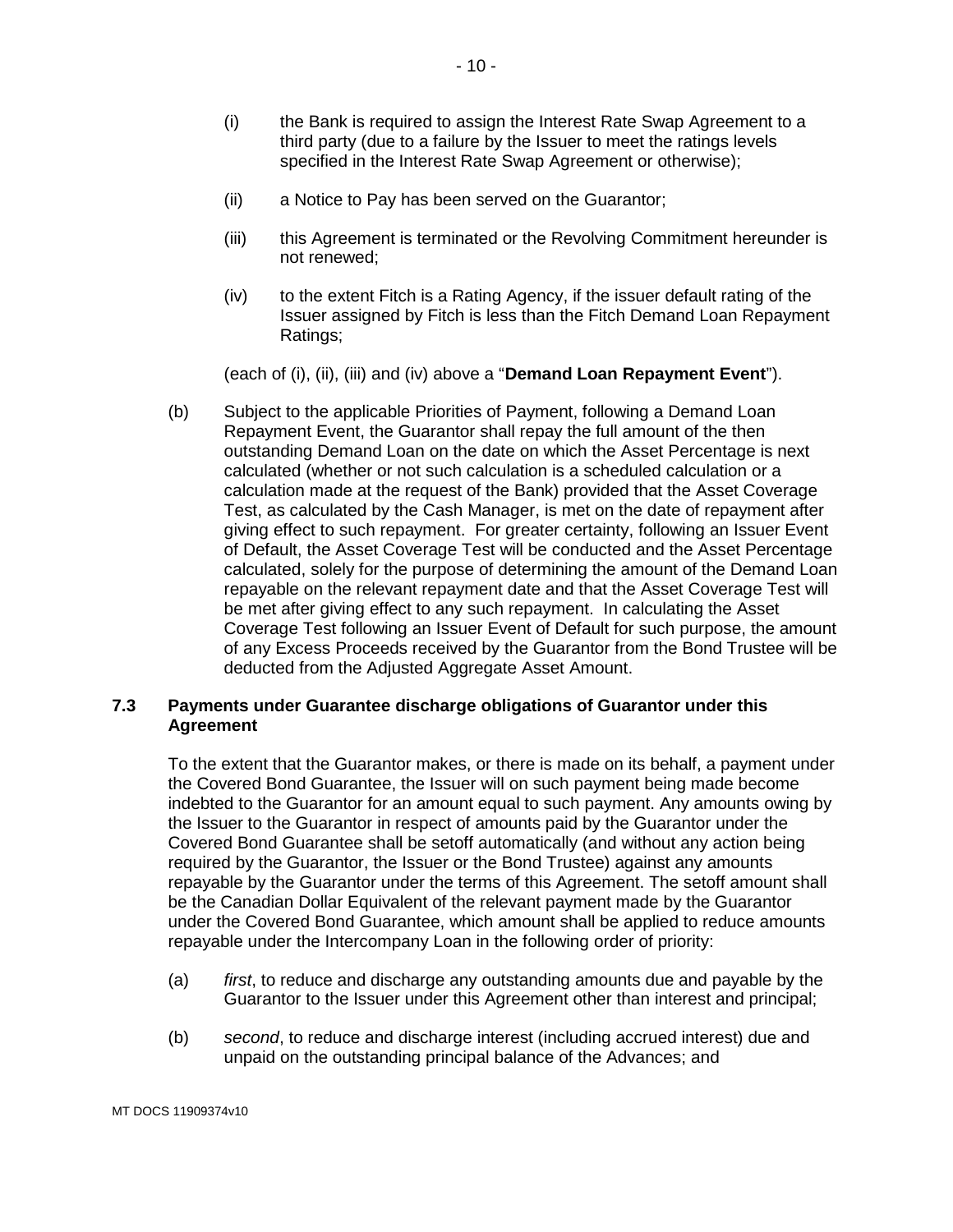(c) *third*, to reduce and discharge the outstanding principal balance of the Advances.

## **7.4 Repayment of Guaranteed Loan**

The Guaranteed Loan shall be repaid in accordance with the applicable Priority of Payments and is subordinated to the Demand Loan in accordance with such Priority of Payments. Such repayment will be made (a) using (i) funds being held for the account of the Guarantor by its service providers and/or funds in the Guarantor Accounts (other than any amount in the Pre-Maturity Liquidity Ledger); and/or, (ii) proceeds from the sale of Substitute Assets; and/or (iii) proceeds from the sale, pursuant to the Guarantor Agreement, of Portfolio Assets to the Seller or to another person subject to a right of preemption on the part of the Seller; and/or (b) by selling, transferring and assigning to the Seller all of the Guarantor's right, title and interest in and to the Loans and their Related Security.

#### **8. TAXES**

#### **8.1 No gross up**

All payments by the Guarantor under this Agreement shall be made without any deduction or withholding for or on account of and free and clear of, any Taxes, except to the extent that the Guarantor is required by law to make payment subject to any Taxes.

#### **8.2 Not a Non-Resident**

The Guarantor represents and warrants to the Issuer that it is, and covenants that it will at all times remain, a person that is not a non-resident of Canada for the purposes of the Income Tax Act (Canada).

#### **8.3 Tax receipts**

All Taxes required by law to be deducted or withheld by the Guarantor from any amounts paid or payable under this Agreement shall be paid by the Guarantor when due and the Guarantor shall, within 90 days of the payment being made, deliver to the Issuer evidence satisfactory to the Issuer (including all relevant Tax receipts) that the payment has been duly remitted to the appropriate authority.

## **9. ILLEGALITY**

If, at any time, it is unlawful for the Issuer to make, fund or allow to remain outstanding an Advance made or to be made by it under this Agreement, then the Issuer shall, promptly after becoming aware of the same, deliver to the Guarantor, the Bond Trustee and the Rating Agencies a legal opinion to that effect from reputable counsel and the Issuer may require the Guarantor to prepay, on any Guarantor Payment Date, having given not more than 60 days' and not less than 30 days' (or such shorter period as may be required by any relevant law) prior written notice to the Guarantor and the Bond Trustee, and while the relevant circumstances continue, the applicable Advance(s) without penalty or premium but subject to Article 6 (Exercise of Certain Rights) of the Security Agreement and Section 10 (Mitigation) of this Agreement.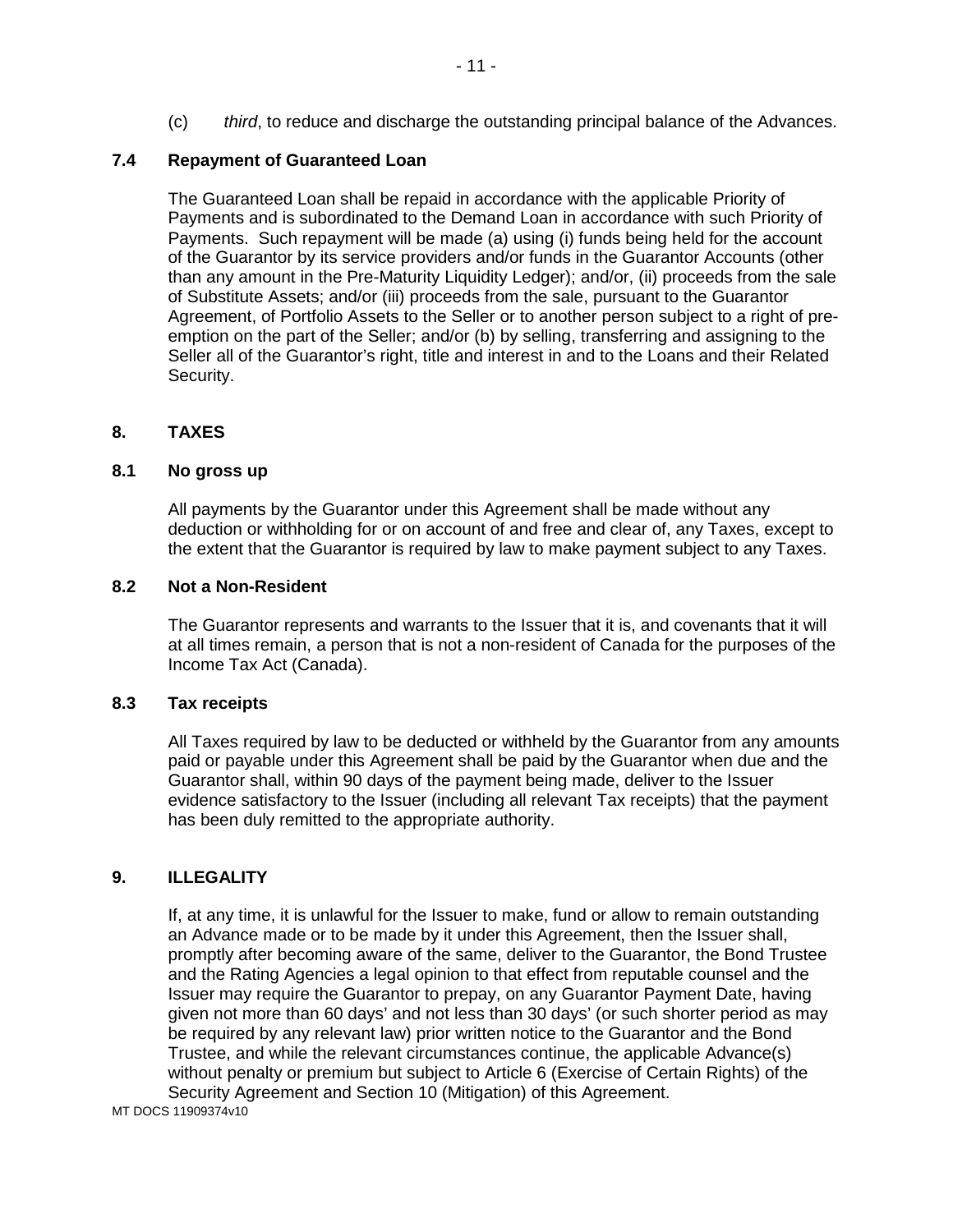#### **10. MITIGATION**

If circumstances arise in respect of the Issuer which would, or would upon the giving of notice, result in the prepayment of the Advances pursuant to Section 9 (Illegality), then, without in any way limiting, reducing or otherwise qualifying the obligations of the Guarantor under this Agreement, the Issuer shall:

- (a) promptly upon becoming aware of the circumstances, notify the Bond Trustee, the Guarantor and the Rating Agencies; and
- (b) upon written request from the Guarantor, take such steps as may be practical to mitigate the effects of those circumstances including (without limitation) the assignment of all its rights under this Agreement to, and assumption of all its obligations under this Agreement by, another company satisfactory to the Bond Trustee, which is willing to participate in the relevant Advances in its place and which is not subject to any illegality as referred to in Section 9 (Illegality).

provided that no such assignment and assumption may be permitted unless Rating Agency Confirmation has been received in respect of such assignment and assumption and the Guarantor indemnifies (subject to Article 6 of the Security Agreement) the Issuer for any reasonable costs and expenses properly incurred by them as a result of such assignment and assumption.

#### **11. PAYMENTS**

#### **11.1 Payment**

- (a) Subject to the applicable Priorities of Payment all amounts to be paid to the Issuer under this Agreement (other than repayments of the Demand Loan) shall be paid in Canadian dollars for value by the Guarantor to such account as is notified to the Guarantor by the Issuer for this purpose by not less than 5 Toronto Business Days' prior notice on each Guarantor Payment Date.
- (b) Subject to the applicable Priorities of Payment, the Guarantor may elect, at its sole discretion, to repay the Demand Loan (or any portion thereof) pursuant to Section 7.1 or Section 7.2 in the following manner:
	- (i) in Canadian dollars for value by the Guarantor to such account as is notified to the Guarantor by the Issuer for this purpose, provided that any amount paid in Canadian dollars pursuant to this clause (i) shall not have been derived from the sale of any Loan and its Related Security by the Guarantor for less than the True Balance of such Loan at the time of such sale; or
	- (ii) by selling, transferring and assigning to the Issuer all of the Guarantor's right, title and interest in and to Loans and their Related Security and any Collections related to such Loans from and after the date of the Payment in Kind Notice in accordance with Section 11.1(c) and for the consideration of a reduction in the amount outstanding under the Demand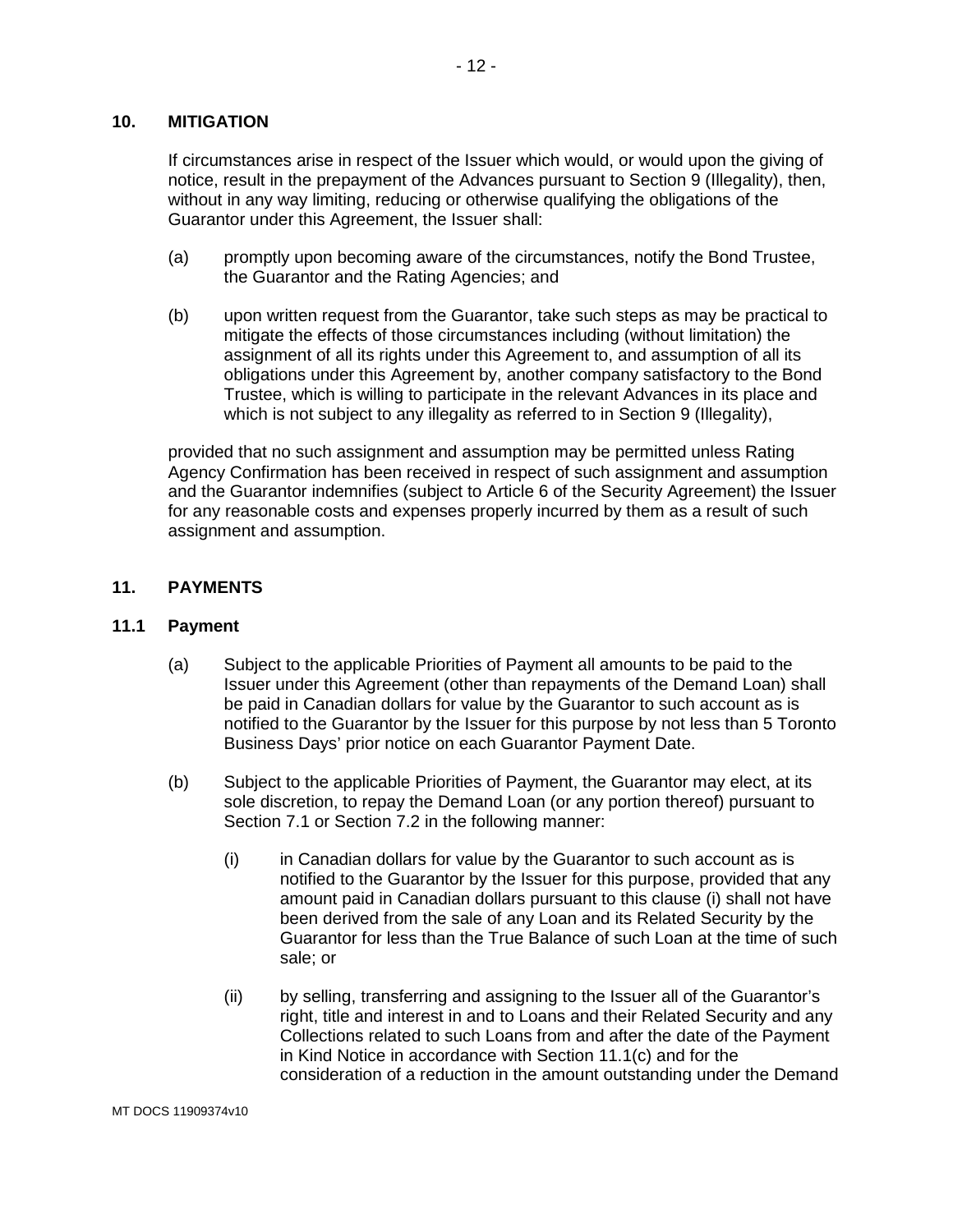Loan in accordance with Section 11.1(d) (a "**Payment in Kind**"); provided that any Loans and their Related Security applied towards a Payment in Kind will be selected in a manner that would not reasonably be expected to be materially prejudicial to the interests of the Covered Bondholders.

- (c) If the Guarantor elects to make a Payment in Kind, the Guarantor will provide the Issuer with a notice (a "**Payment in Kind Notice**"), at least 5 Toronto Business Days and not more than 30 days in advance of the proposed date of such Payment in Kind (the "**Payment in Kind Date**"), setting out the following:
	- (i) the Payment in Kind Date;
	- (ii) the aggregate amount of the Demand Loan to be repaid as determined in accordance with Section 11.1(d); and
	- (iii) a listing of the Loans to be sold, transferred and assigned to the Issuer on the Payment in Kind Date, including:
		- (A) for each such Loan, the Eligible Loan Details;
		- (B) the aggregate number of Loans identified in the Payment in Kind Notice; and
		- (C) the aggregate Current Balance of such Loans as of the date of the Payment in Kind Notice.
- (d) Upon any Payment in Kind, the outstanding amount of the Demand Loan will be reduced by:
	- (i) in the case of Loans listed in the Payment in Kind Notice that are not Non-Performing Loans (A) prior to a Covered Bond Guarantee Activation Event, the Fair Market Value of such Loans, or (B) on or after a Covered Bond Guarantee Activation Event, the True Balance of such Loans; and
	- (ii) in the case of Loans listed in the Payment in Kind Notice that are Non-Performing Loans, the Fair Market Value of such Loans,

in each case determined as of the Payment in Kind Date, less an amount equal to the Collections received by or on behalf of the Guarantor after the date of the Payment in Kind Notice and prior to the Payment in Kind Date in respect of the Loans listed in the Payment in Kind Notice.

- (e) If upon a Payment in Kind, the outstanding amount of the Demand Loan is reduced in accordance with Section 11.1(d), then upon such Payment in Kind (and notwithstanding the terms of the Interest Rate Swap Agreement):
	- (i) if the Interest Rate Swap Provider is the Issuer or an Affiliate of the Issuer, no termination payment will be payable in respect of such sale of Loans; and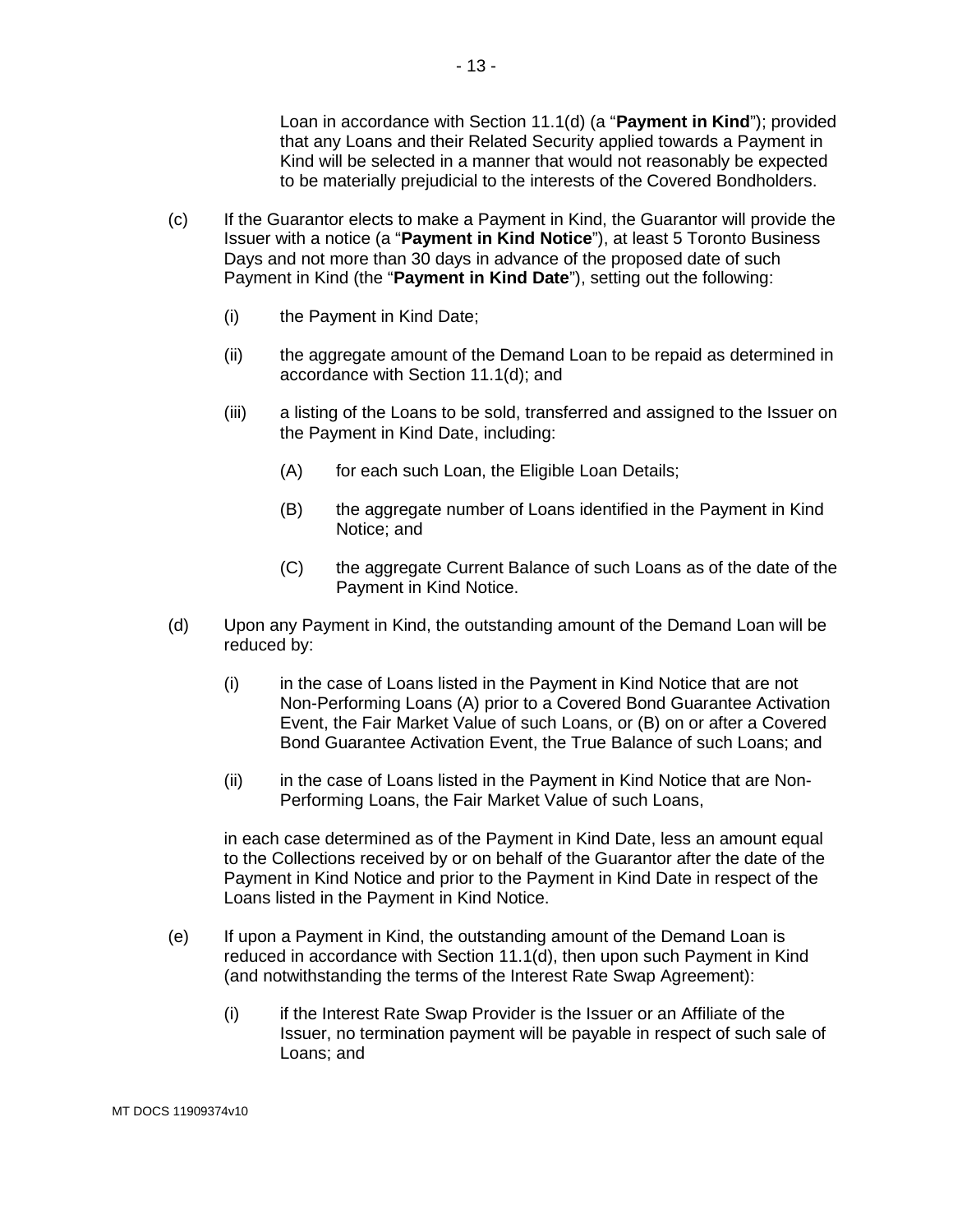- (ii) if the Interest Rate Swap Provider is not the Issuer or an Affiliate of the Issuer, (A) the termination payment, if any, payable by the Guarantor to the Interest Rate Swap Provider in respect of such sale of Loans will be paid by the Issuer to the Interest Rate Swap Provider for and on behalf of the Guarantor, and (B) the Guarantor shall direct that the termination payment, if any, payable by the Interest Rate Swap Provider to the Guarantor in respect of such sale of Loans will be paid by the Interest Rate Swap Provider to the Issuer or as the Issuer may direct.
- (f) Upon a Payment in Kind, all of the Guarantor's right, title and interest in and to each of the Loans listed in the Payment in Kind Notice and their Related Security from and after the Payment in Kind Date shall be sold, transferred and assigned to the Issuer without recourse, representation or warranty (whether express, implied, statutory or otherwise) to, against, by or on behalf of the Guarantor save and except that the Guarantor shall be deemed to represent and warrant to the Issuer that (x) such Loans and the proceeds thereof are free and clear of any Adverse Claim created by the Guarantor, and (y) the Guarantor has the power and authority to sell, transfer and assign such Loans and their Related Security and the proceeds thereof as herein provided. In consideration of the foregoing, the outstanding amount of the Demand Loan shall be reduced in accordance with Section 11.1(d).
- (g) The Guarantor will, at the expense of the Issuer (i) execute and deliver such assignments or other instruments of conveyance, (ii) make such filings (including filings of financing statements), and (iii) with respect to the Loan and Related Security Files or other documents relating to the Loans and their Related Security sold, transferred and assigned to the Issuer upon a Payment in Kind (A) to the extent held by the Issuer, confirm that the Issuer ceases to be under any further obligation to hold such documents to the order of the Guarantor or the Bond Trustee, or (B) to the extent not held by the Issuer, deliver or cause to be delivered to the Issuer or as the Issuer may direct all such documents that are in its possession or otherwise held to its order.
- (h) Without limiting anything in this Agreement, each Payment in Kind shall constitute a discharge and release of the Issuer from any claims which the Guarantor or the Bond Trustee may have against the Issuer arising from the Loan Representations and Warranties in relation to the Loans and their Related Security sold, transferred and assigned to the Issuer on the related Payment in Kind Date.

#### **11.2 Alternative payment arrangements**

If, at any time, it shall become impracticable (by reason of any action of any governmental authority or any change in law, exchange control regulations or any similar event) for the Guarantor to make any payments under this Agreement in the manner specified in Section 11.1 (Payment), then the Guarantor shall make such alternative arrangements for the payment directly to the Issuer of amounts due under this Agreement as are acceptable to the Issuer and the Bond Trustee (acting reasonably).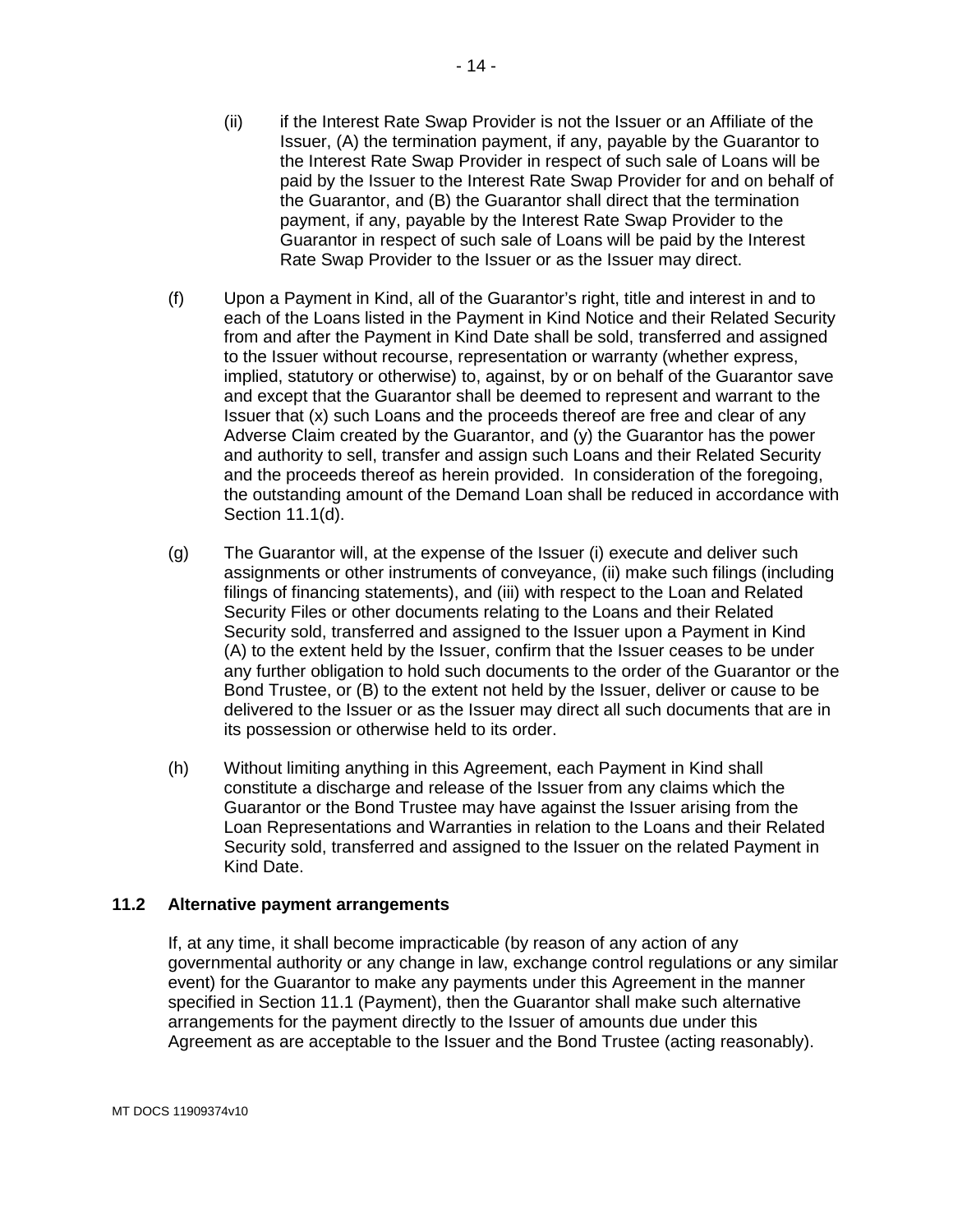#### **12. FURTHER PROVISIONS**

#### **12.1 No set-off by the Issuer**

The Issuer agrees that it will advance the Advances to the Guarantor (subject to the terms of this Agreement, including without limitation, Sections 4 and 5) without set-off (including, without limitation, in respect of any amounts owed to it under any other Advance or in its capacity as a Partner in the Guarantor or in any other capacity under any of the Transaction Documents to which it is a party) or counterclaim.

#### **12.2 Evidence of indebtedness**

In any proceeding, action or claim relating to this Agreement a statement as to any amount due to the Issuer under this Agreement shall, unless otherwise provided in this Agreement, be prima facie evidence that such amount is in fact due and payable.

#### **12.3 Rights cumulative, waivers**

The respective rights of the Guarantor and the Issuer under this Agreement:

- (a) may be exercised as often as necessary;
- (b) are cumulative and not exclusive of its rights under applicable law; and
- (c) may be waived only in writing and specifically.

Delay in exercising or non-exercise of any such right is not a waiver of that right.

## **12.4 Severability**

The invalidity or unenforceability of any provision of this Agreement in any jurisdiction shall not in any way affect or impair:

- (a) the validity or enforceability in that jurisdiction of any other provision of this Agreement; or
- (b) the validity or enforceability in other jurisdictions of that or any other provision of this Agreement.

#### **12.5 Notices**

(a) Any notice, direction or other communication given under this Agreement shall be in writing and given by delivering it or sending it by prepaid first class mail to the registered office of such person set forth above unless an alternative address is provided below, in which case delivery shall be to the address provided below, or by facsimile transmission to facsimile number set forth below, as applicable:

> in the case of the Guarantor, to: CIBC Covered Bond (Legislative) Guarantor Limited Partnership Brookfield Place 11<sup>th</sup> Floor, 161 Bay Street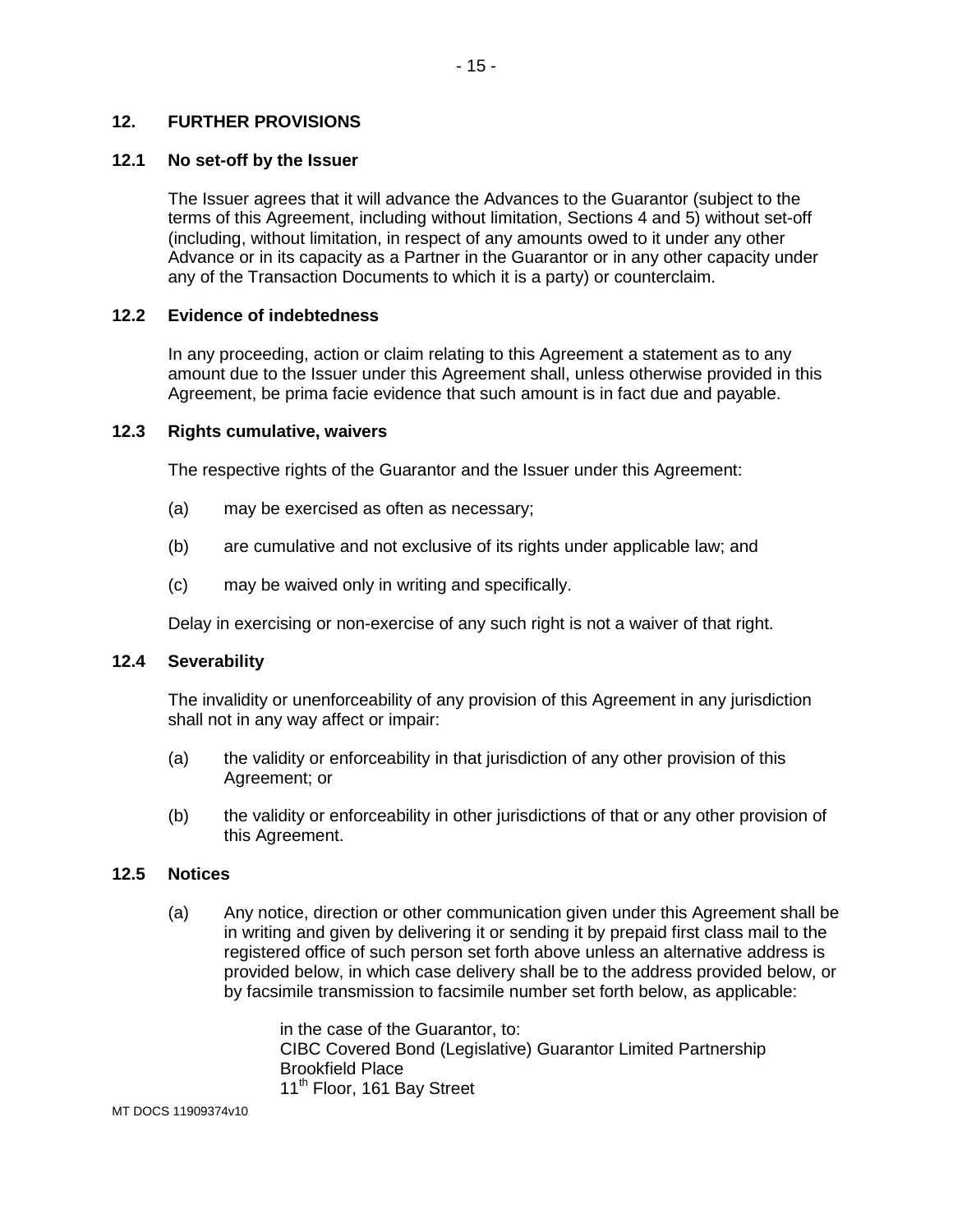Toronto, Ontario M5J 2S8

Attention: Wojtek Niebrzydowski, Vice President, Treasury Fax: 416 594-7192

in the case of the Issuer or the Cash Manager, to:

Canadian Imperial Bank of Commerce Brookfield Place 11<sup>th</sup> Floor, 161 Bay Street Toronto, Ontario M5J 2S8 Attention: Wojtek Niebrzydowski, Vice President, Treasury Fax: 416 594-7192

- (b) Any such communication will be deemed to have been validly and effectively given (i) if personally delivered, on the date of such delivery if such date is a Toronto Business Day and such delivery was made prior to 4:00 p.m. (Toronto time) and otherwise on the next Toronto Business Day, (ii) in the case of first class post, when it would be received in the ordinary course of the post, or (ii) if transmitted by facsimile transmission on the Toronto Business Day following the date of transmission provided the transmitter receives a confirmation of successful transmission.
- (c) Any party may change its address for notice, or facsimile contact information for service from time to time by notice given in accordance with the foregoing and any subsequent notice shall be sent to such party at its changed address, or facsimile contact information, as applicable.

## **12.6 Assignment**

None of the Issuer, the Guarantor nor the Cash Manager may assign or transfer any of its rights or obligations under this Agreement, except as provided for in the Transaction Documents, including the pledge of rights under the Security Agreement by the Guarantor, unless the Guarantor, the Issuer or the Cash Manager has obtained Rating Agency Confirmation for any such assignment.

### **12.7 Amendments, Variation and Waiver**

Subject to the terms of Section 8.02 of the Security Agreement, any amendments to this Agreement will be made only with the prior written consent of each party to this Agreement provided, for certainty, no such consent shall be required in connection with the amendment or other change to the rate of interest on Advances payable hereunder. No waiver of this Agreement shall be effective unless it is in writing and signed by (or by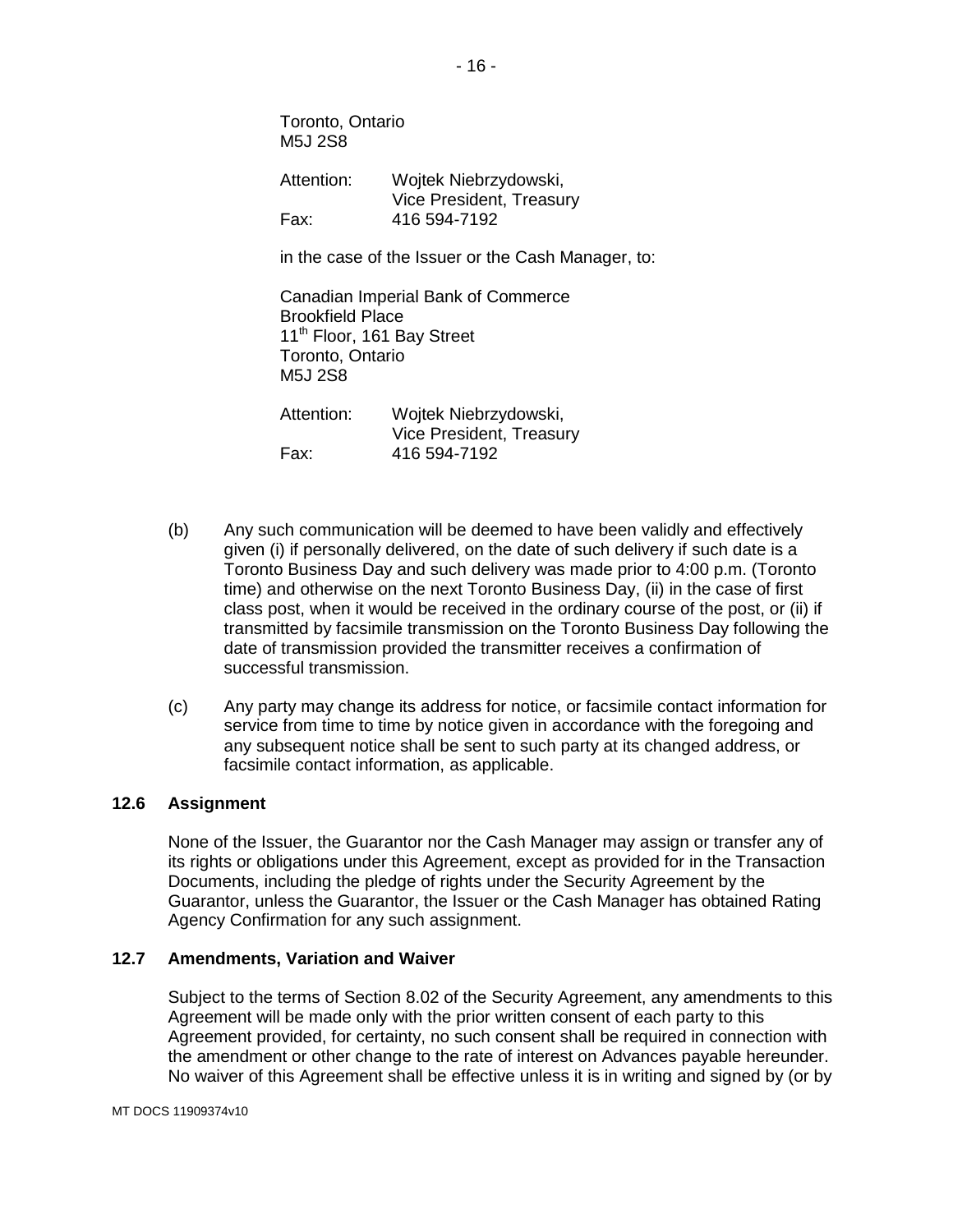some person duly authorised by) each of the parties. Each proposed amendment or waiver of this Agreement that is considered by the Guarantor to be a material amendment or waiver shall be subject to Rating Agency Confirmation and the Guarantor (or the Cash Manager on its behalf) shall deliver notice to the Rating Agencies of any amendment or waiver which does not require Rating Agency Confirmation provided that failure to deliver such notice shall not constitute a breach of the obligations of the Guarantor under this Agreement. No single or partial exercise of, or failure or delay in exercising, any right under this Agreement shall constitute a waiver or preclude any other or further exercise of that or any other right.

#### **12.8 Non-Petition**

The Issuer and Cash Manager agree that they shall not institute or join any other Person or entity in instituting against, or with respect to, the Guarantor, or any of the general partners of the Guarantor, any bankruptcy or insolvency event so long as any Covered Bonds issued by the Issuer under the Programme shall be outstanding or there shall not have elapsed one year plus one day since the last day on which any such Covered Bonds shall have been outstanding. The foregoing provision shall survive the termination of this Agreement by any of the parties hereto.

#### **12.9 Counterparts**

This Agreement may be signed (manually or by facsimile) and delivered in more than one counterpart all of which, taken together, shall constitute one and the same Agreement.

#### **12.10 Third Party Rights**

This Agreement does not create any right which is enforceable by any person who is not a party to this Agreement.

#### **12.11 Limitation of Liability**

The Guarantor is a limited partnership formed under the *Limited Partnerships Act* (Ontario), a limited partner of which is, except as expressly required by law, only liable for any of its liabilities or any of its losses to the extent of the amount that the limited partner has contributed or agreed to contribute to its capital.

#### **13. GOVERNING LAW**

This Agreement is governed by and shall be construed in accordance with the laws of the Province of Ontario and the federal laws of Canada applicable therein.

#### *[The remainder of this page intentionally left blank.]*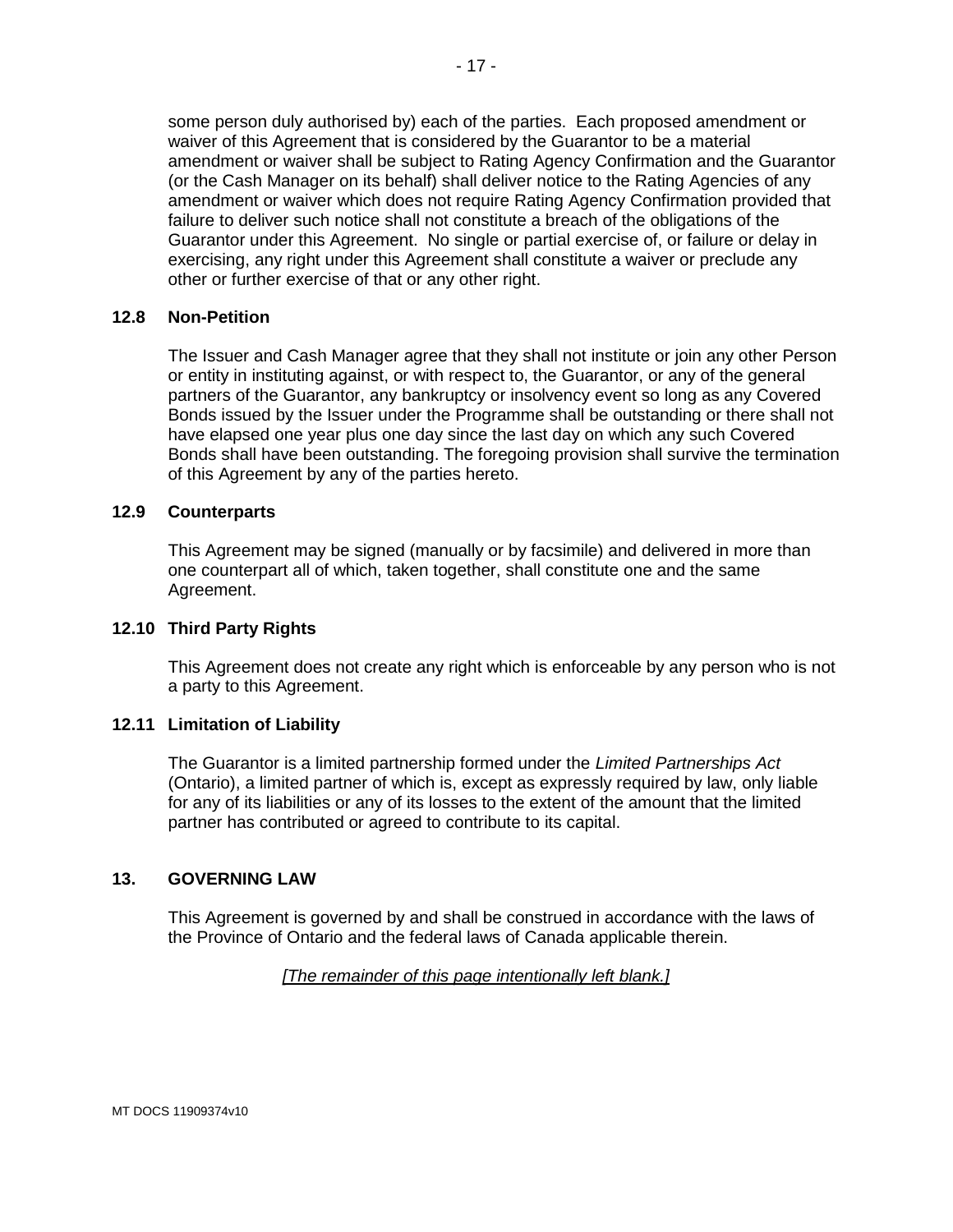IN WITNESS WHEREOF the parties have caused this Agreement to be duly executed on the day and year appearing on Page 1.

CIBC COVERED BOND (LEGISLATIVE) **GUARANTOR LIMITED PARTNERSHIP,** acting by its managing general partner CIBC COVERED BOND (LEGISLATIVE) GP INC. Per: Name: Title:  $\angle$ Wojtek Niebrzydowski **Authorized Signatory** CANADIAN IMPERIAL BANK OF **COMMERCE** Per: Namex Title: Wojtek Niebrzydowski **Authorized Signatory** 

MT DOCS 11909374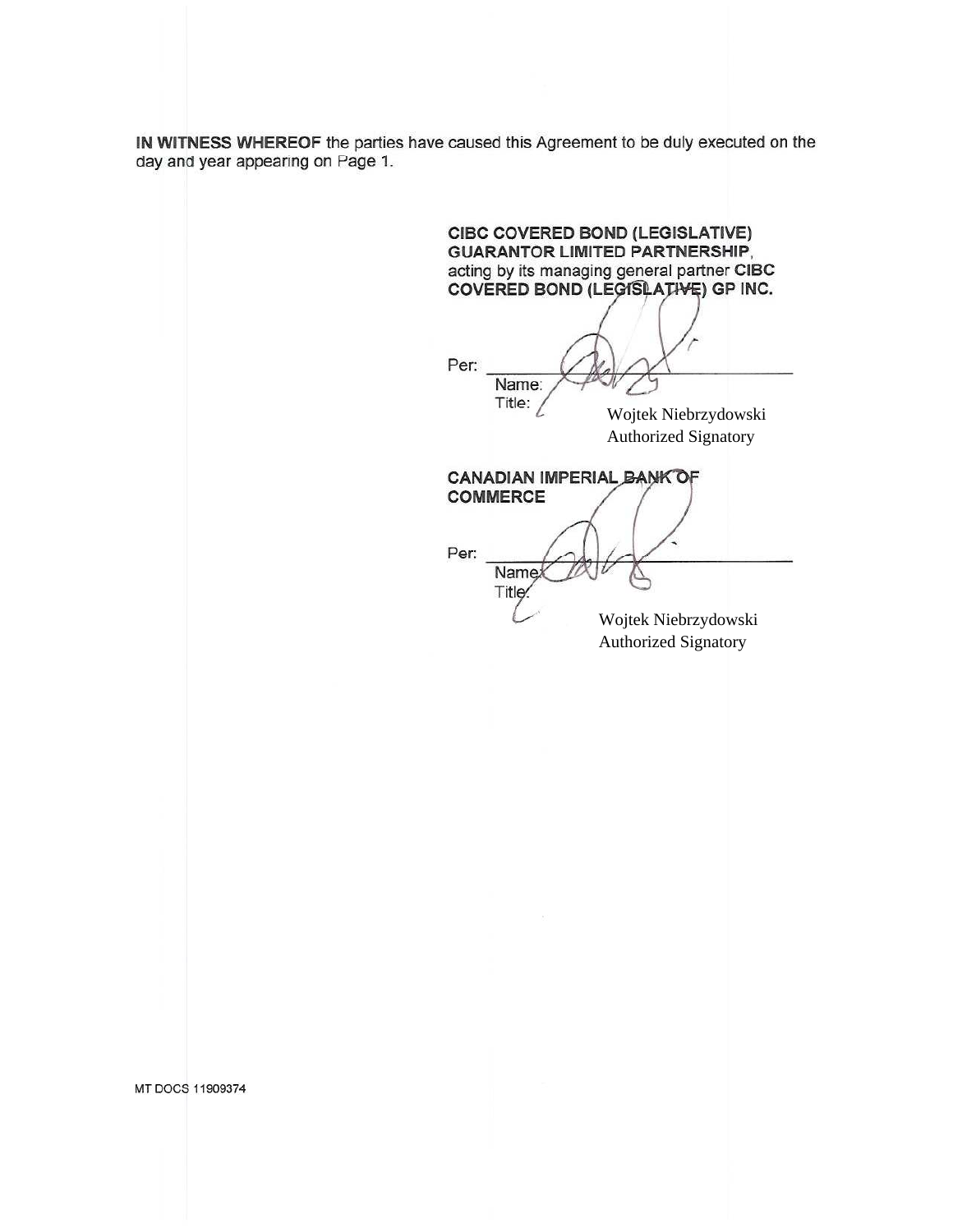## **SCHEDULE 1**

## **ADVANCE REQUEST**

# From: **CIBC Covered Bond (Legislative) Guarantor Limited Partnership** ("Guarantor")

To: Canadian Imperial Bank of Commerce (the "Issuer")

Date:

Dear Sirs,

We refer to the agreement between, ourselves and you (as from time to time amended, varied, novated or supplemented (the "**Intercompany Loan Agreement**")) dated July 2, 2013 whereby an Intercompany Loan was made available to us. Terms defined in the Intercompany Loan Agreement shall have the same meaning in this Advance Request.

We hereby give you notice that, pursuant to the Intercompany Loan Agreement and upon the terms and subject to the conditions contained therein, we wish the following Advances to be made available to us as follows:

- (a) [*List Advances specifying type*]
- (b) Aggregate Amount: [ ].
- (c) Drawdown Date: [ ]

We confirm that as of the date hereof;

- (i) the undersigned has delivered a copy of a resolution duly passed by the board of directors of the managing general partner of the Guarantor authorizing its execution, delivery and performance on behalf of Guarantor of the Intercompany Loan Agreement certified by an officer of the managing general partner;
- (ii) the aggregate outstanding amount of the Advances after giving effect to the Advance requested herein does not exceed the Total Credit Commitment;
- (iii) no Issuer Event of Default, Guarantor Event of Default or Managing GP Default Event has occurred and is continuing; and
- (iv) unless agreed to by the Issuer and subject to Rating Agency Confirmation, no Demand Loan Repayment Event has occurred and is continuing.

The net proceeds of this drawdown should be credited to our account numbered [ ] with the

 $\lceil$   $\rceil$ .

MT DOCS 11909374v10 Yours faithfully,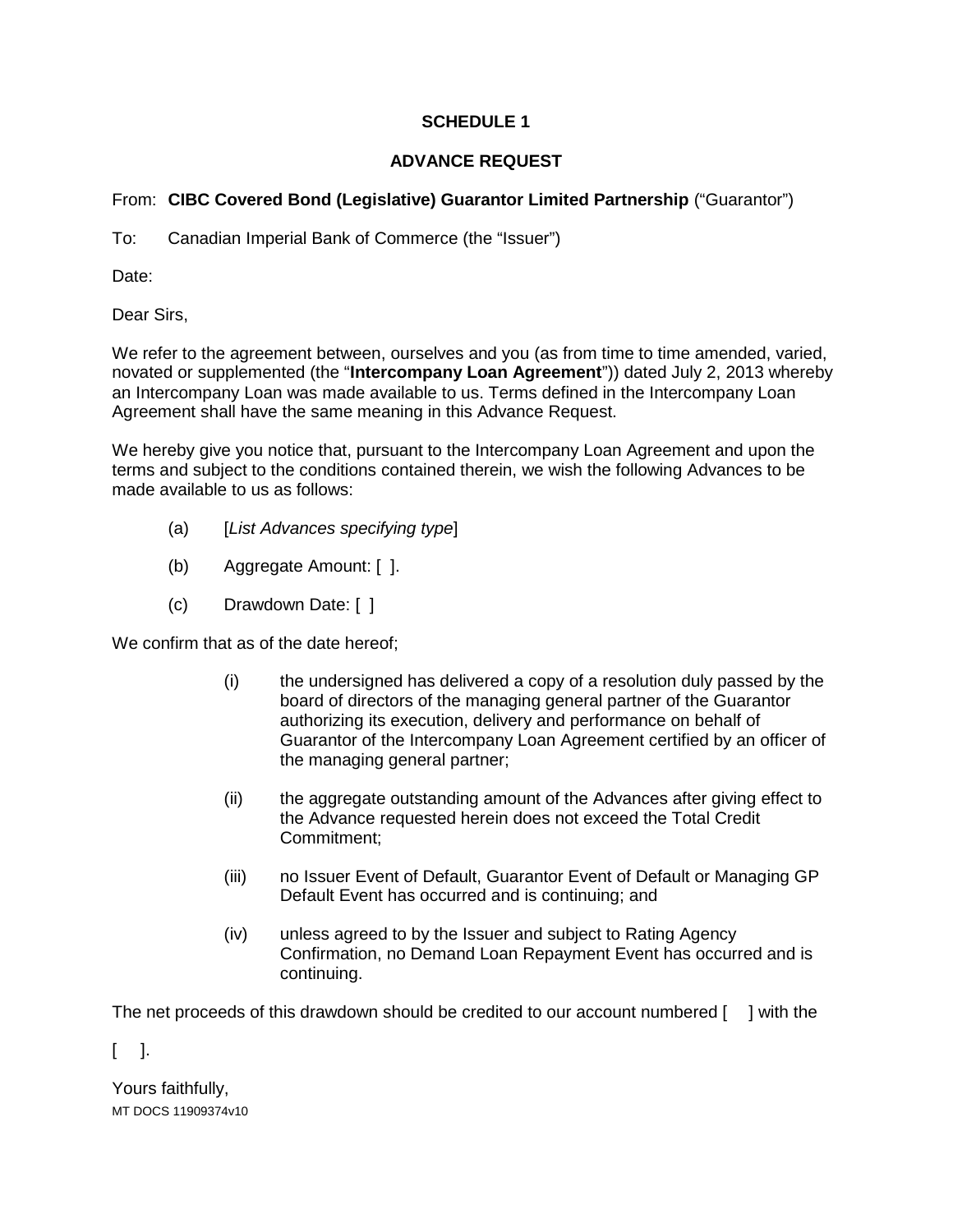## **CIBC COVERED BOND (LEGISLATIVE) GUARANTOR LIMITED PARTNERSHIP**, acting by its managing general partner **CIBC COVERED BOND (LEGISLATIVE) GP INC.**

Per:

Name: Title:

MT DOCS 11909374v10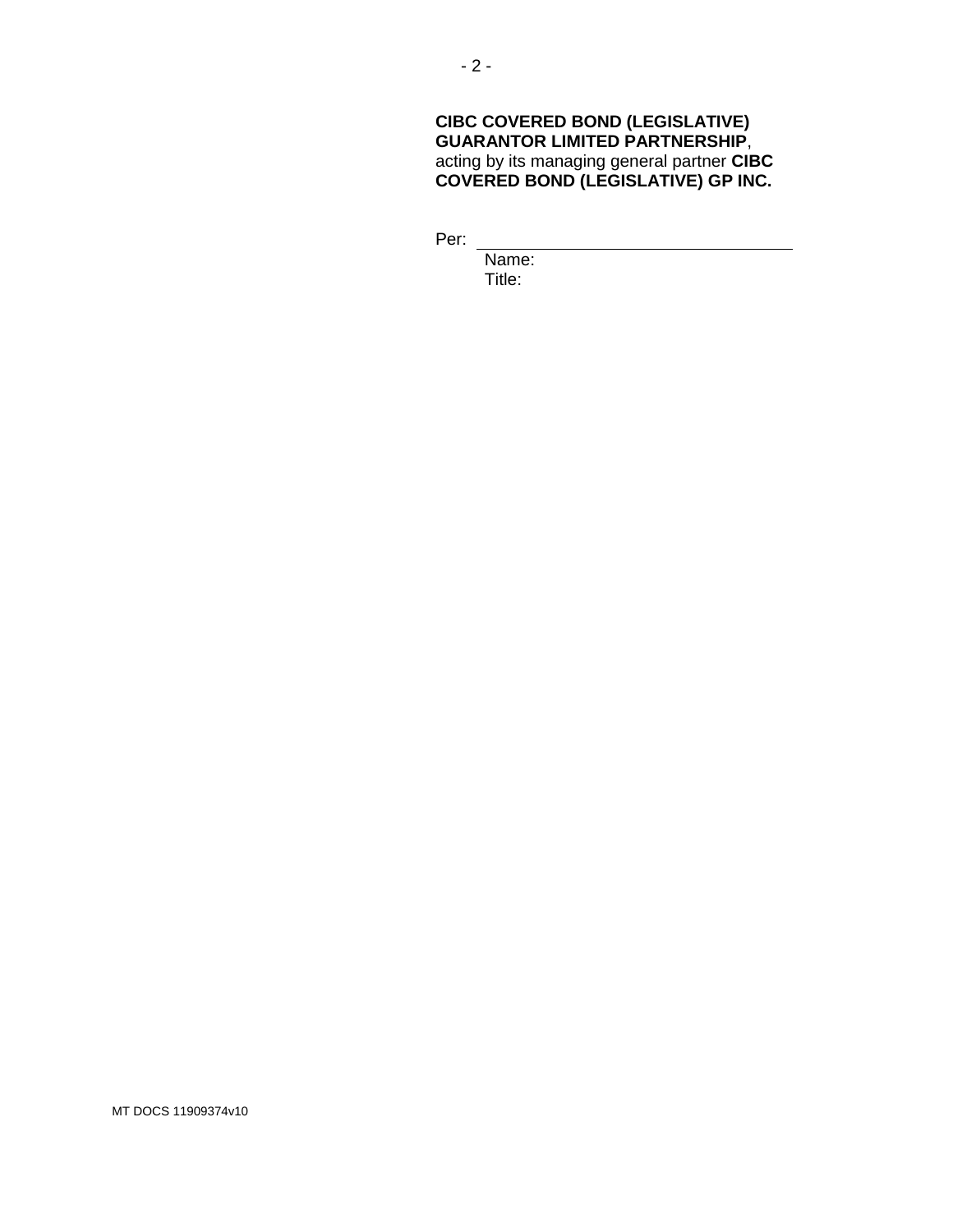## **SCHEDULE 2**

#### **ASSET COVERAGE TEST**

(included for reference only)

*N.B. The parties to this Intercompany Loan Agreement agree this Schedule 2 is included for reference only. To the extent of any inconsistency between this Schedule 2 and the Asset Coverage Test as set out in Schedule 2 to the Guarantor Agreement, the terms of Schedule 2 to the Guarantor Agreement shall govern. For defined terms used and not otherwise defined herein see the Master Definitions and Construction Agreement.*

## **[See attached]**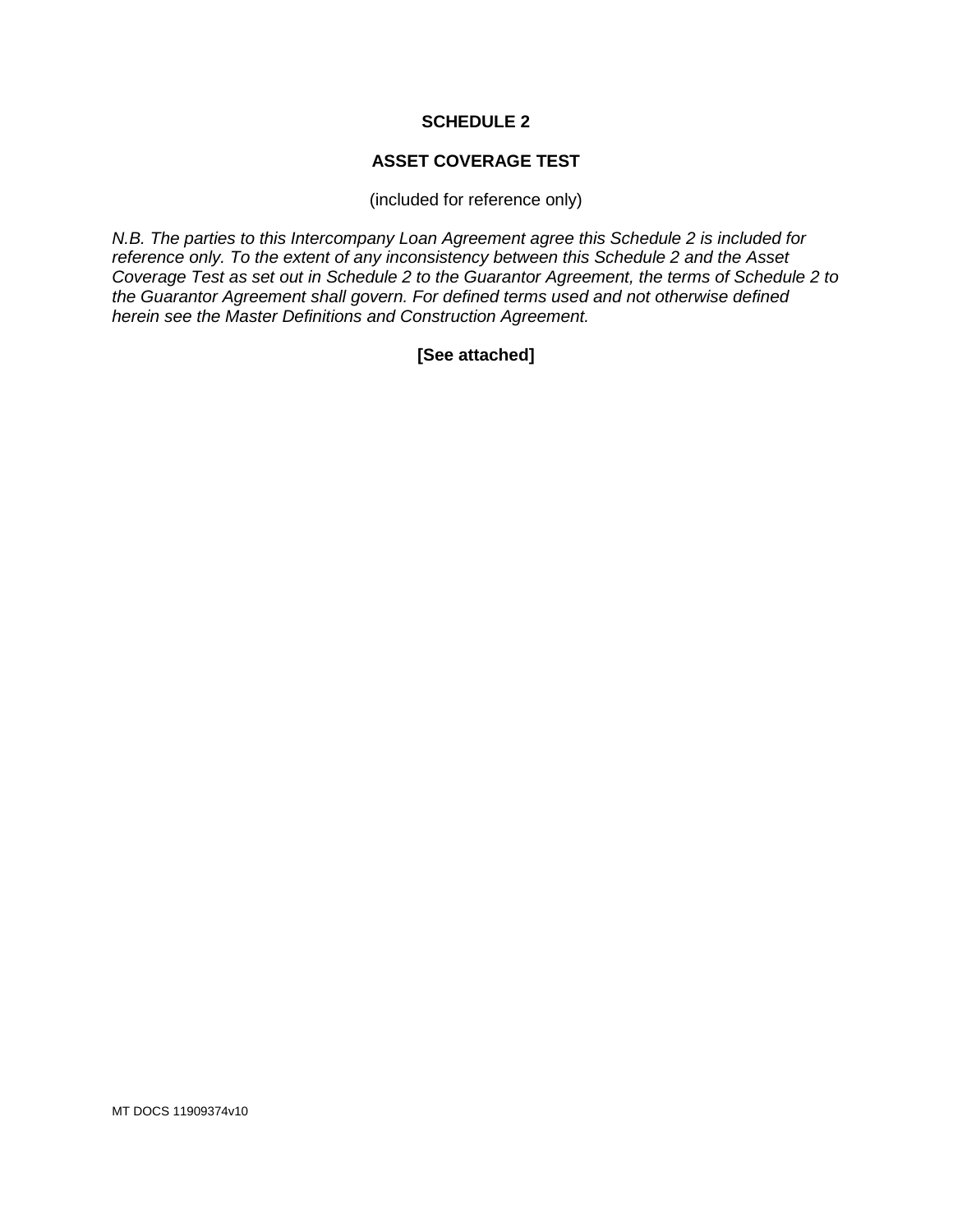## **Schedule 2**

## **Asset Coverage Test**

- (a) The "**Asset Coverage Test**" is met if the Adjusted Aggregate Asset Amount (as defined below) shall be in an amount at least equal to the Canadian Dollar Equivalent of the aggregate Principal Amount Outstanding of the Covered Bonds as calculated on the relevant Calculation Date. For greater certainty, references in this Schedule to "**immediately preceding Calculation Date**" and "**previous Calculation Date**" are to the Calculation Period ending on the Calculation Date.
- (b) For the purposes of the Asset Coverage Test the "**Adjusted Aggregate Asset Amount**" means the amount calculated as at each Calculation Date as follows:

# A+B+C+D+E-Y-Z

#### where,

 $A =$  the lower of (i) and (ii), where:

(i) = the sum of the "**LTV Adjusted True Balance**" of each Loan in the Covered Bond Portfolio, which shall be the lower of (1) the actual True Balance of the relevant Loan in the Covered Bond Portfolio on such Calculation Date, and (2) 80% multiplied by the Latest Valuation relating to that Loan, in each case multiplied by M,

"M" means:

- (a) 100% for all Loans that are not Non-Performing Loans; or
- (b) 0% for all Loans that are Non-Performing Loans;

## *minus*

the aggregate sum of the following deemed reductions to the aggregate LTV Adjusted True Balance of the Loans in the Covered Bond Portfolio if any of the following occurred during the previous Calculation Period:

(1) a Loan or its Related Security was, in the immediately preceding Calculation Period, in breach of the Loan Representations and Warranties contained in the Mortgage Sale Agreement or subject to any other obligation of the Seller to repurchase the relevant Loan and its Related Security, and in each case the Seller has not repurchased the Loan or Loans of the relevant Borrower and its or their Related Security to the extent required by the terms of the Mortgage Sale Agreement. In this event, the aggregate LTV Adjusted True Balance of the Loans in the Covered Bond Portfolio on such Calculation Date will be deemed to be reduced by an amount equal to the LTV Adjusted True Balance of the relevant Loan or Loans on such Calculation Date of the relevant Borrower; and/or

(2) the Seller, in any preceding Calculation Period, was in breach of any other material warranty under the Mortgage Sale Agreement and/or the Servicer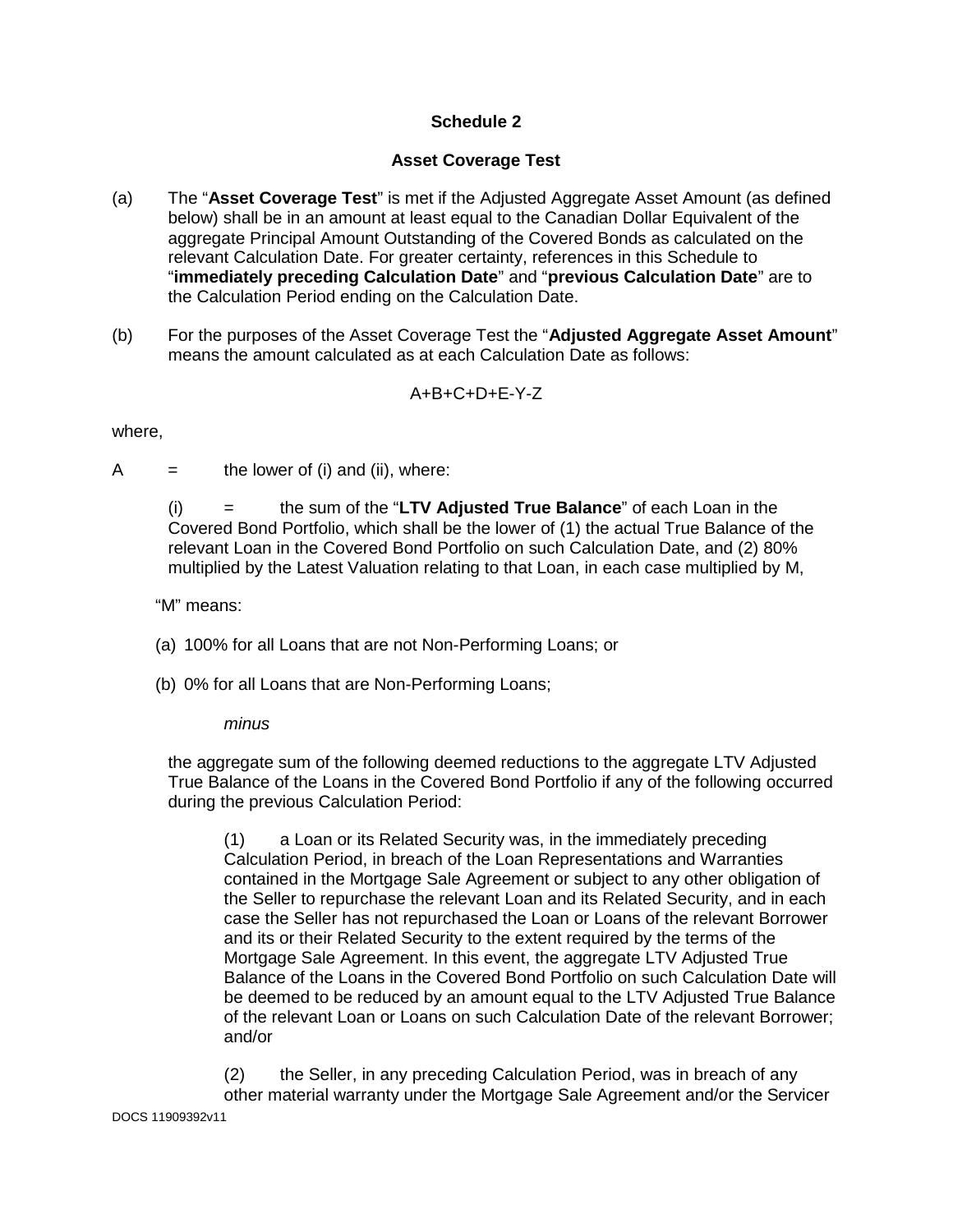was, in any preceding Calculation Period, in breach of a material term of the Servicing Agreement. In this event, the aggregate LTV Adjusted True Balance of the Loans in the Covered Bond Portfolio on such Calculation Date will be deemed to be reduced by an amount equal to the resulting financial loss incurred by the Partnership in the immediately preceding Calculation Period (such financial loss to be calculated by the Cash Manager without double counting and to be reduced by any amount paid (in cash or in kind) to the Partnership by the Seller to indemnify the Partnership for such financial loss);

#### AND

(ii) = the aggregate "**Asset Percentage Adjusted True Balance**" of the Loans in the Covered Bond Portfolio which in relation to each Loan shall be the lower of (1) the actual True Balance of the relevant Loan as calculated on such Calculation Date, and (2) the Latest Valuation relating to that Loan, in each case multiplied by N,

#### "N" means:

- (a) 100% for all Loans that are not Non-Performing Loans; or
- (b) 0% for all Loans that are Non-Performing Loans;

#### *minus*

the aggregate sum of the following deemed reductions to the aggregate Asset Percentage Adjusted True Balance of the Loans in the Covered Bond Portfolio if any of the following occurred during the previous Calculation Period:

(1) a Loan or its Related Security was, in the immediately preceding Calculation Period, in breach of the Loan Representations and Warranties contained in the Mortgage Sale Agreement or subject to any other obligation of the Seller to repurchase the relevant Loan and its Related Security, and in each case the Seller has not repurchased the Loan or Loans of the relevant Borrower and its or their Related Security to the extent required by the terms of the Mortgage Sale Agreement. In this event, the aggregate Asset Percentage Adjusted True Balance of the Loans in the Covered Bond Portfolio on such Calculation Date will be deemed to be reduced by an amount equal to the Asset Percentage Adjusted True Balance of the relevant Loan or Loans on such Calculation Date of the relevant Borrower; and/or

(2) the Seller, in any preceding Calculation Period, was in breach of any other material warranty under the Mortgage Sale Agreement and/or the Servicer was, in the immediately preceding Calculation Period, in breach of a material term of the Servicing Agreement. In this event, the aggregate Asset Percentage Adjusted True Balance of the Loans in the Covered Bond Portfolio on such Calculation Date will be deemed to be reduced by an amount equal to the resulting financial loss incurred by the Partnership in the immediately preceding Calculation Period (such financial loss to be calculated by the Cash Manager without double counting and to be reduced by any amount paid (in cash or in kind) to the Partnership by the Seller to indemnify the Partnership for such financial loss),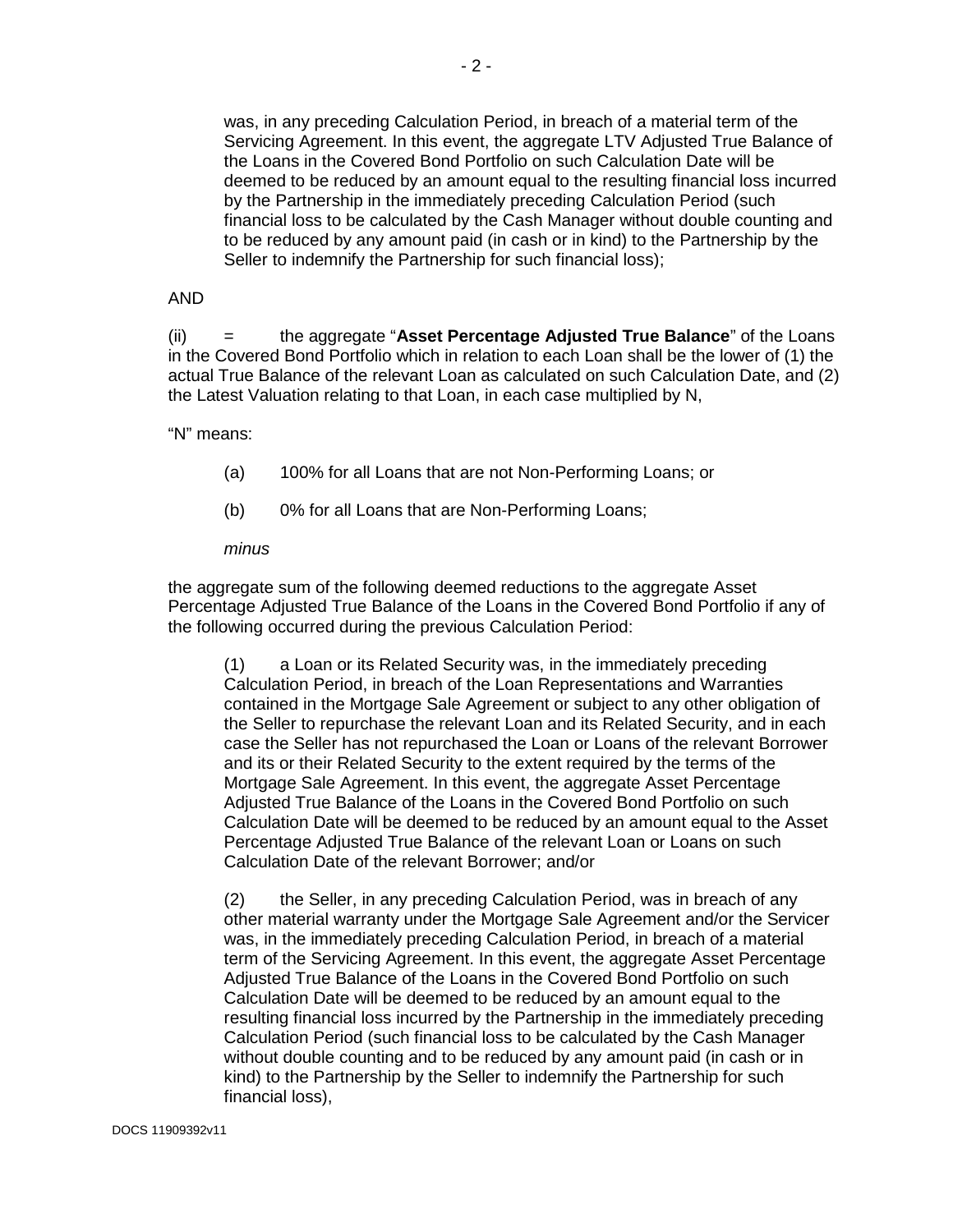#### *the result of the calculation in this paragraph (ii) being multiplied by the Asset Percentage (as defined below);*

 $B =$  the aggregate amount of any Principal Receipts on the Portfolio Assets up to such Calculation Date (as recorded in the Principal Ledger) which have not been applied as at such Calculation Date to acquire further Portfolio Assets or otherwise applied in accordance with Article 6 (Priorities of Payments) of the Guarantor Agreement and/or the other Transaction Documents;

 $C =$  the aggregate amount of (i) any Cash Capital Contributions made by the Partners (as recorded in the Capital Account Ledger for each Partner of the Guarantor), (ii) proceeds advanced under the Intercompany Loan Agreement or (iii) proceeds from any sale of Randomly Selected Loans which, in each case, have not been applied as at such Calculation Date to acquire further Portfolio Assets or otherwise applied in accordance with Article 6 (Priorities of Payments) of the Guarantor Agreement and/or the other Transaction Documents;

 $D =$  the aggregate outstanding principal balance of any Substitute Assets;

 $E =$  the balance, if any, of the Reserve Fund;

Y = the sum of (i) the Contingent Collateral Amount relating to any Contingent Collateral Notice in effect as at such Calculation Date and delivered with respect to the Interest Rate Swap Agreement, plus (ii) the Contingent Collateral Amount relating to any Contingent Collateral Notice in effect as at such Calculation Date delivered with respect to the Covered Bond Swap Agreement, in each case, determined as at such Calculation Date; and

 $Z =$  zero so long as the Interest Rate Swap Agreement  $(x)$  has an effective date that has occurred prior to the related Calculation Date, and (y) provides for the hedging of interest received in respect of (i) the Loans and their Related Security in the Covered Bond Portfolio; (ii) any Substitute Assets; and (iii) cash balances held in the GDA Account; otherwise the weighted average remaining maturity expressed in years of all Covered Bonds then outstanding multiplied by the Canadian Dollar Equivalent of the aggregate Principal Amount Outstanding of the Covered Bonds *multiplied* by the Negative Carry Factor where the "**Negative Carry Factor**" is, if the weighted average margin of the interest rate payable on the Principal Amount Outstanding of the Covered Bonds relative to the interest rate receivable on the Covered Bond Portfolio is (i) less than or equal to 0.1 per cent per annum, 0.5 per cent or (ii) greater than 0.1 per cent per annum, 0.5 per cent plus such margin minus 0.1 per cent, provided that if the weighted average remaining maturity is less than one, the weighted average shall be deemed, for the purposes of this calculation, to be one.

(c) The "**Asset Percentage**" shall be determined as follows:

(1) On or prior to the Guarantor Payment Date immediately following the Calculation Date falling in February, May, August and November of each year, and on such other date as the Limited Partner may request following the date on which the Limited Partner is required to assign the Interest Rate Swap Agreement to a third party (each such date, a "**Cash Flow Model Calculation Date**"), the Managing GP (or the Cash Manager on its behalf) will determine the percentage figure selected by it as the Asset Percentage based on such methodologies as the Rating Agencies may prescribe from time to time (to ensure sufficient credit enhancement for the Covered Bond Guarantee will be maintained) for the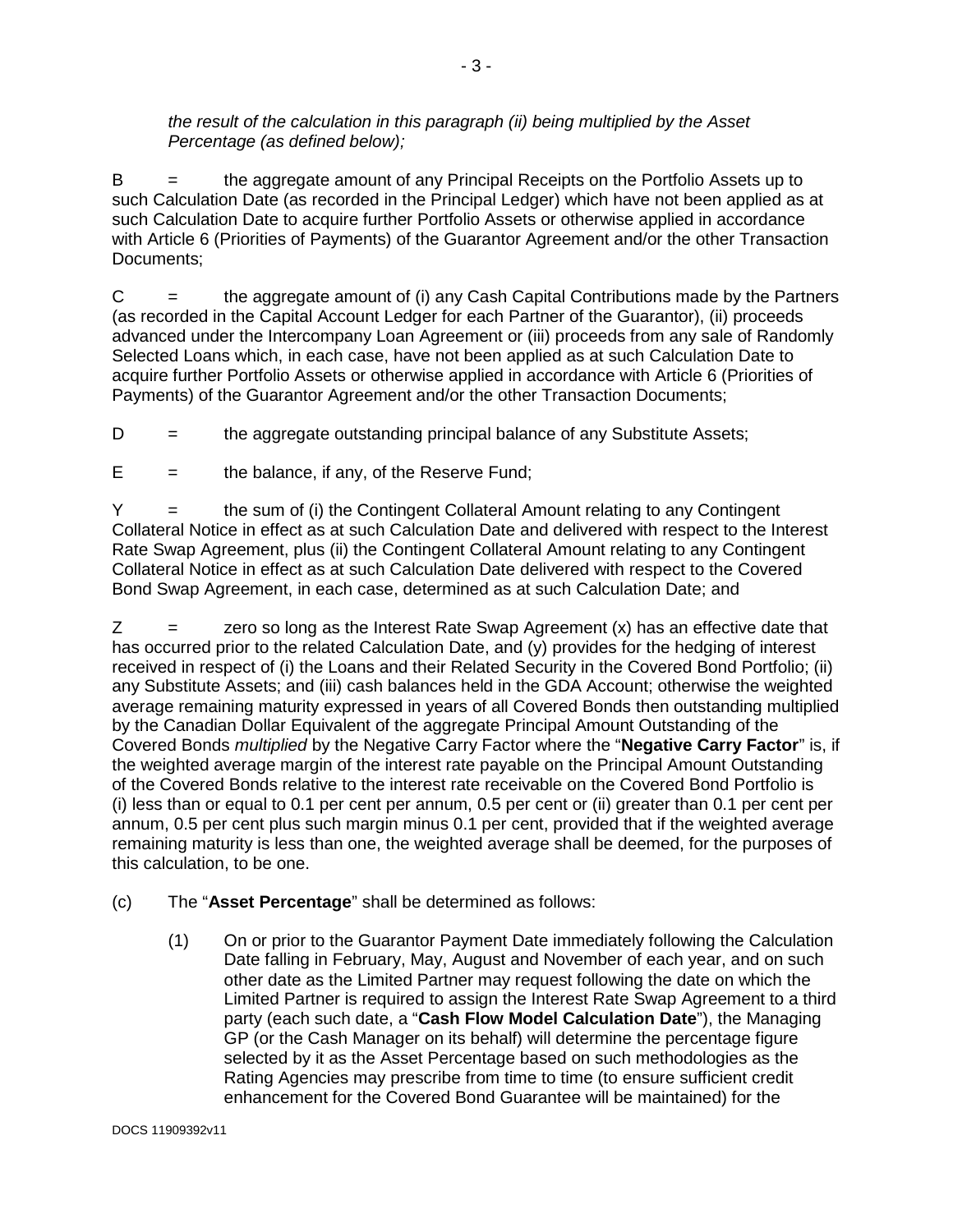Covered Bond Portfolio based on the value of the Portfolio Assets in the Covered Bond Portfolio as at the Calculation Date immediately preceding the Cash Flow Model Calculation Date as a whole or on the basis of a sample of Randomly Selected Loans in the Covered Bond Portfolio, such calculations to be made on the same basis throughout unless Rating Agency Confirmation has been received in respect thereof.

- (2) The Asset Percentage (including as applied in respect of item A or item B of the Asset Coverage Test) will from time to time be adjusted in accordance with the various methodologies of the Rating Agencies to ensure that sufficient credit enhancement for the Covered Bond Guarantee will be maintained.
- (3) The Managing GP (or the Cash Manager on its behalf) will, or will use all reasonable efforts to determine the Asset Percentage at least two days prior to the Guarantor Payment Date following a relevant Cash Flow Model Calculation Date and shall apply such Asset Percentage to any calculations in respect of the Calculation Period ending on such Cash Flow Model Calculation Date and each Calculation Period thereafter until the following Calculation Period ending on a Cash Flow Model Calculation Date in respect of which the Asset Percentage is to be determined in accordance with this Schedule 2.
- (4) Notwithstanding anything to the contrary in this Schedule 2, the Asset Percentage shall at all times be less than or equal to 97%, as determined in accordance with this Schedule 2 and as provided by Clause 14 of the Trust Deed, provided that the Asset Percentage shall not be less than 85%, unless otherwise agreed by the Bank (and following an Issuer Event of Default, the Partnership for the purposes of making certain determinations in respect of the Intercompany Loan).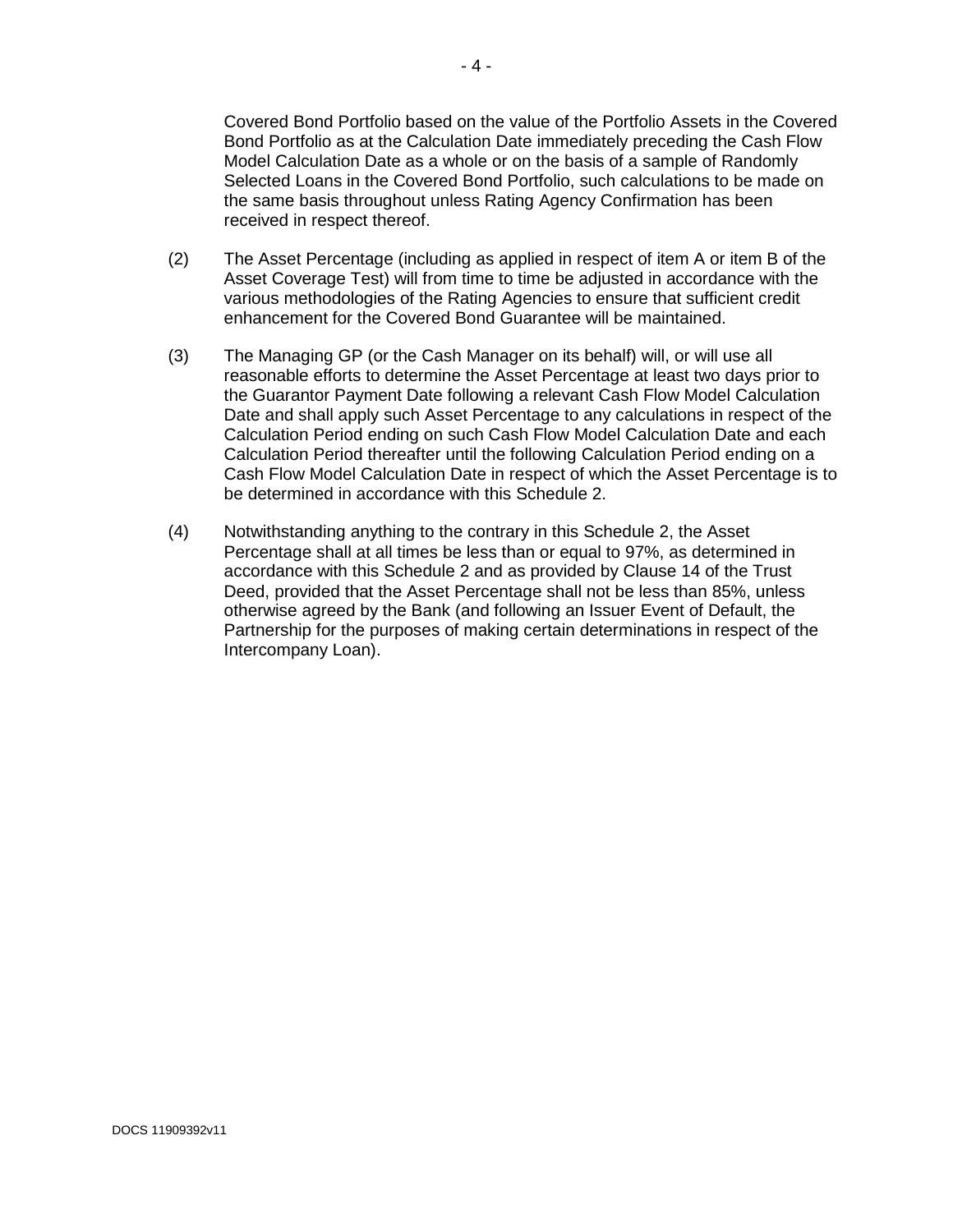## **SCHEDULE 3**

## **CONTINGENT COLLATERAL NOTICE**

## To: **CIBC Covered Bond (Legislative) Guarantor Limited Partnership**

From: Canadian Imperial Bank of Commerce

Date:

Dear Sirs,

We refer to the agreement between, ourselves and you (as from time to time amended, varied, novated or supplemented (the "**Intercompany Loan Agreement**")) dated July 2, 2013 whereby an Intercompany Loan was made available to you. Terms defined in the Intercompany Loan Agreement, whether directly or by reference, shall have the same meaning in this Contingent Collateral Notice.

In our capacity as the **[Interest Rate Swap Provider/Covered Bond Swap Provider]**, we hereby give you notice that, one of the following events has occurred under the **[Interest Rate Swap Agreement/Covered Bond Swap Agreement]**:

- (a) a Contingent Collateral Trigger Event,
- (b) an event of default (other than an insolvency event of default) or an additional termination event in respect of which the Swap Provider is the defaulting party or the affected party, as applicable, or
- (c) a Downgrade Trigger Event.

As a result of the foregoing, in our capacity as lender under the Intercompany Loan Agreement, we hereby give you notice that we elect to decrease the amount of the Demand Loan with a corresponding increase in the amount of the Guarantee Loan, in each case, in an amount equal to the related Contingent Collateral Amount, which amount shall be determined on a daily basis for so long as this Contingent Collateral Notice continues to be in effect.

If and to the extent that the foregoing event under the **[Interest Rate Swap Agreement/Covered Bond Swap Agreement]** is cured, this Contingent Collateral Notice shall be automatically revoked and of no further effect and the related Contingent Collateral Amount shall be deemed nil from the date of such cure.